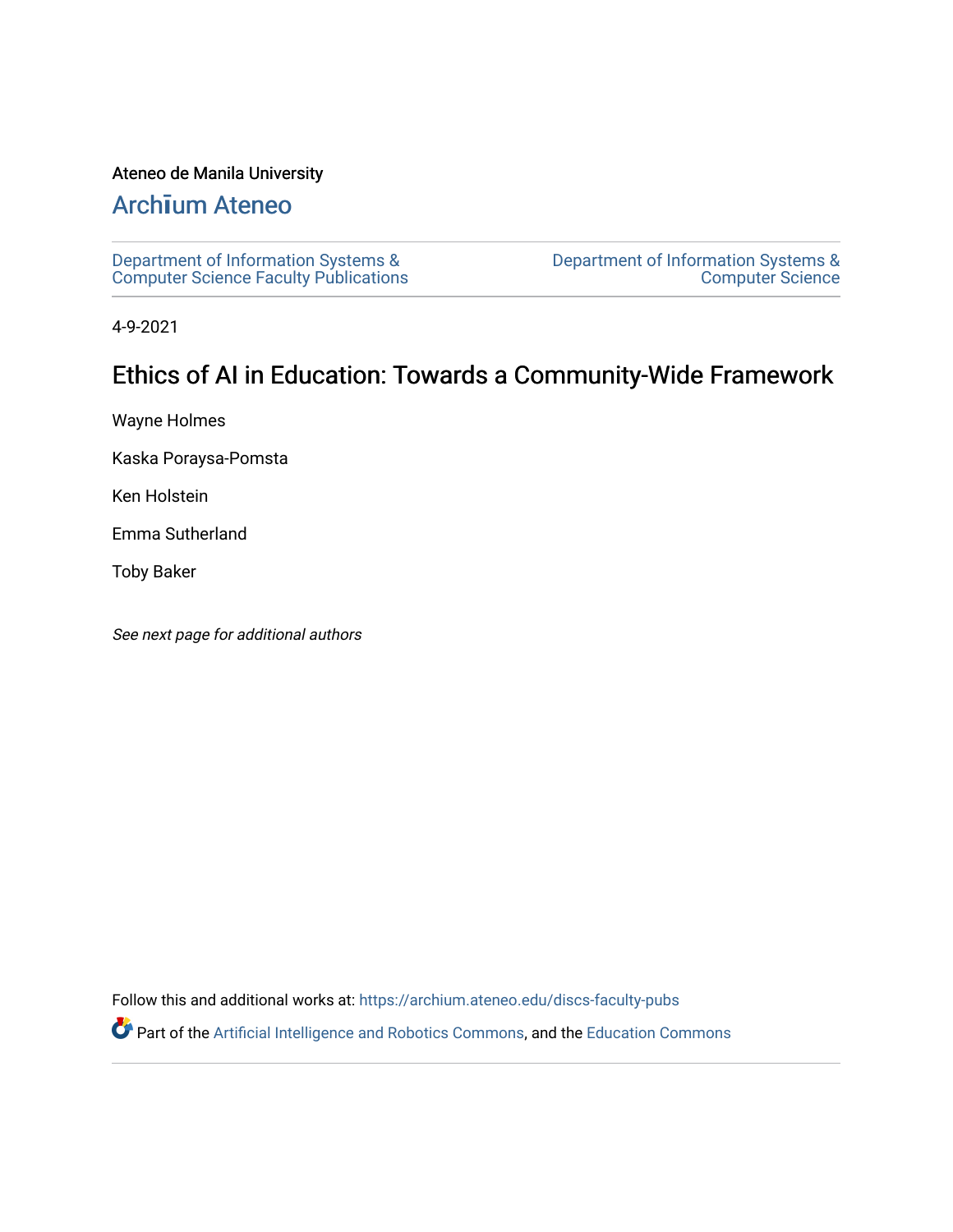# Authors

Wayne Holmes, Kaska Poraysa-Pomsta, Ken Holstein, Emma Sutherland, Toby Baker, Simon Buckingham Shum, Olga C. Santos, Ma. Mercedes T. Rodrigo, Mutlu Cukurova, Ig Ibert Bittencourt, and Kenneth R. Koedinger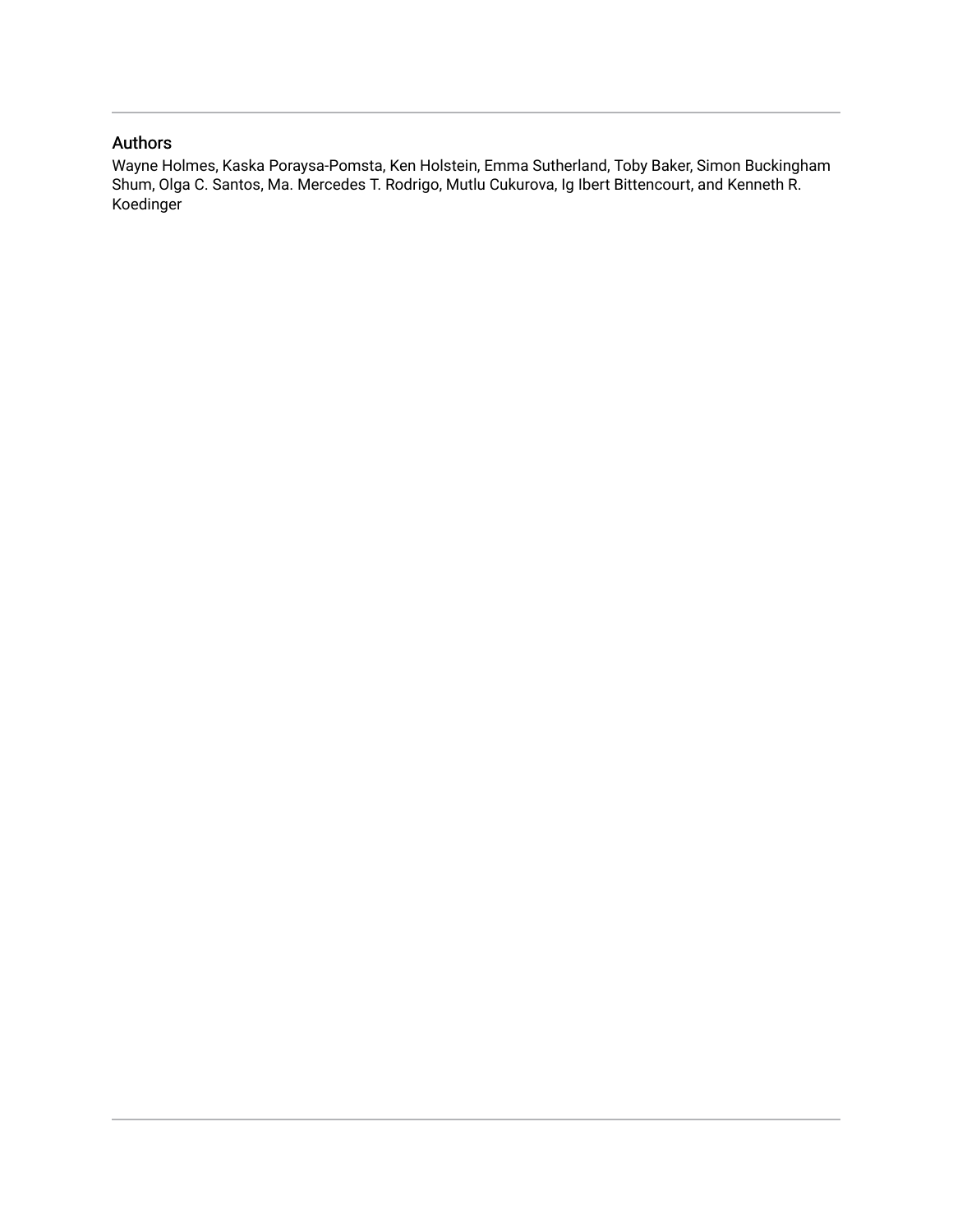ARTICLE  $\blacksquare$ 



# Ethics of AI in Education: Towards a Community-Wide Framework

Wayne Holmes<sup>1</sup>  $\bigcirc$  · Kaska Porayska-Pomsta<sup>1</sup>  $\bigcirc$  · Ken Holstein<sup>2</sup> · Emma Sutherland<sup>[3](http://orcid.org/0000-0002-8352-1594)</sup> · Toby Baker<sup>3</sup> · Simon Buckingham Shum<sup>4</sup>  $\cdot$ Olga C. Santos<sup>5</sup>  $\cdot$  Mercedes T. Rodrigo<sup>6</sup>  $\cdot$  Mutlu Cukurova<sup>[1](https://orcid.org/0000-0002-6334-7429)</sup>  $\cdot$ Ig Ibert Bittencourt<sup>7</sup>  $\bullet$  Kenneth R. Koedinger<sup>2</sup>

Accepted: 26 January 2021/Published online: 09 April 2021 C The Author(s) 2021

### **Abstract**

While Artificial Intelligence in Education (AIED) research has at its core the desire to support student learning, experience from other AI domains suggest that such ethical intentions are not by themselves sufficient. There is also the need to consider explicitly issues such as fairness, accountability, transparency, bias, autonomy, agency, and inclusion. At a more general level, there is also a need to differentiate between doing ethical things and doing things ethically, to understand and to make pedagogical choices that are ethical, and to account for the ever-present possibility of unintended consequences. However, addressing these and related questions is far from trivial. As a first step towards addressing this critical gap, we invited 60 of the AIED community's leading researchers to respond to a survey of questions about ethics and the application of AI in educational contexts. In this paper, we first introduce issues around the ethics of AI in education. Next, we summarise the contributions of the 17 respondents, and discuss the complex issues that they raised. Specific outcomes include the recognition that most AIED researchers are not trained to tackle the emerging ethical questions. A well-designed framework for engaging with ethics of AIED that combined a multidisciplinary approach and a set of robust guidelines seems vital in this context.

Keywords Artificial intelligence in education · Ethics · Fairness · Agency · Pedagogy · Human cognition

### Introduction

It is almost certainly the case that all members of the Artificial Intelligence in Education (AIED) research community are motivated by ethical concerns, such as improving

 $\boxtimes$  Wayne Holmes [wayne.holmes@ucl.ac.uk](mailto:wayne.holmes@ucl.ac.uk)

Extended author information available on the last page of the article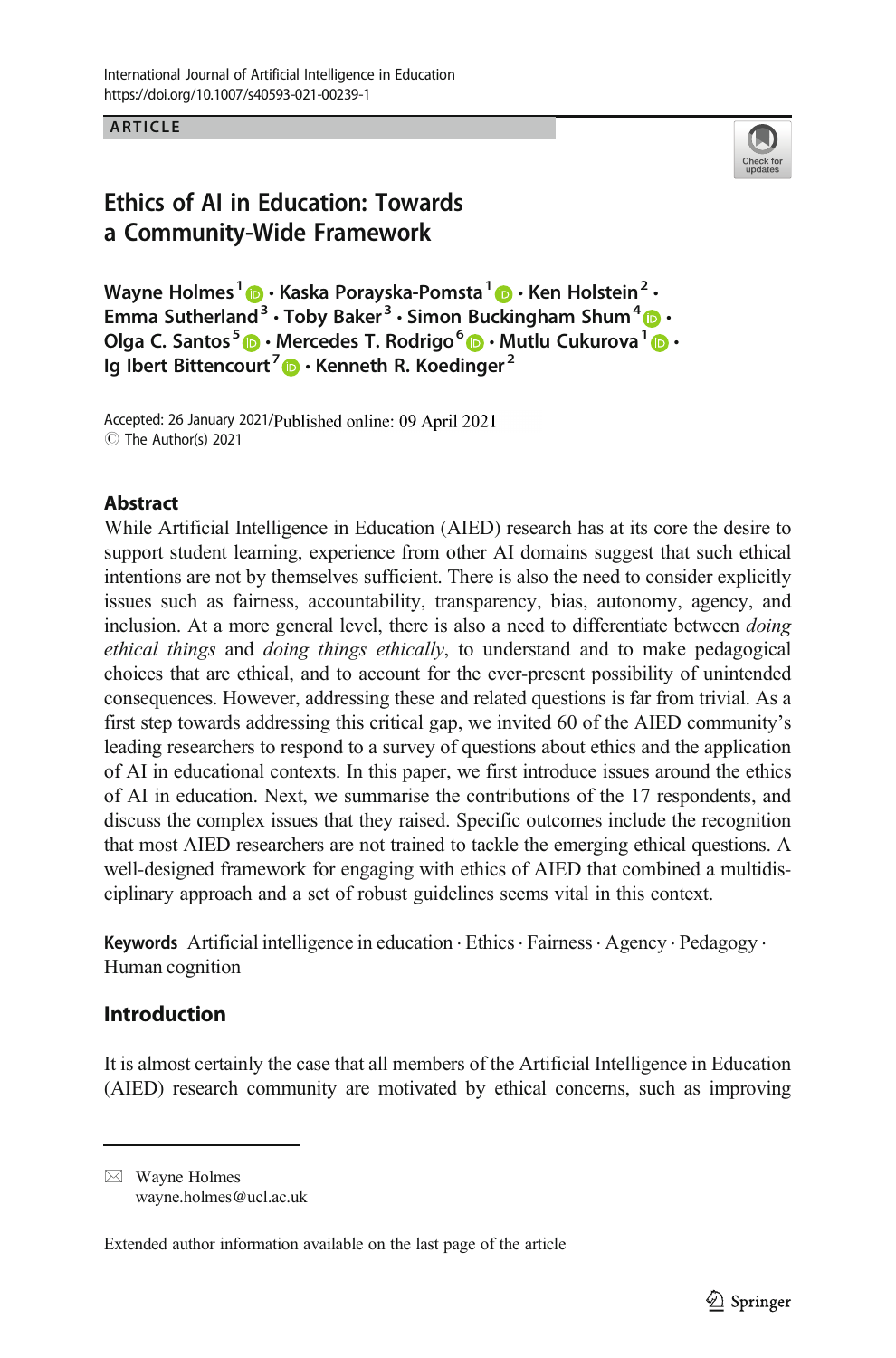students' learning outcomes and their lifelong opportunities. However, as has been seen in other domains of AI application, ethical intentions are not by themselves sufficient, as good intentions do not always result in ethical designs or ethical deployments (e.g., Dastin [2018;](#page-22-0) Reich and Ito [2017](#page-23-0); Whittaker et al. [2018\)](#page-24-0). Significant attention is required to understand what it means to be ethical *specifically in the context of AIED*. The educational contexts which AIED technologies aspire to enhance highlight the need to differentiate between *doing ethical things* and *doing things ethically*, to understand and to make pedagogical choices that are ethical, to account for the everpresent possibility of unintended consequences, along with many other considerations. However, addressing these and related questions is far from trivial, not least because it remains true that "no framework has been devised, no guidelines have been agreed, no policies have been developed, and no regulations have been enacted to address the specific ethical issues raised by the use of AI in education" (Holmes et al. [2018,](#page-22-0) p. 552).

As a first step towards addressing this critical gap, we invited 60 of the AIED community's leading researchers (operationalised mainly by citations and/or reputation) to respond to a survey of questions about ethics and the application of AI in educational contexts.

The 17 respondents (in alphabetical order by surname) were: Vincent Aleven (CMU, USA), Ig Ibert Bittencourt (UFAL, Brazil), Jesus Boticario (UNED, Spain), Simon Buckingham Shum (UTS, Australia), Mutlu Cukurova (UCL, UK), Ben du Boulay (University of Sussex, UK), Janice Gobert (Rutgers, USA), Ken Holstein (CMU, USA), Judy Kay (University of Sydney, Australia), Ken Koedinger (CMU, USA), Bruce McLaren (CMU, USA), Ma. Mercedes T. Rodrigo (Ateneo de Manila University, Philippines), Olga C. Santos (UNED, Spain), Eileen Scanlon (OU, UK), Mike Sharples (OU, UK), Erin Walker (University of Pittsburgh, USA), and Beverly Woolf (UMASS, USA).

In this paper, we first summarise the background (including the ethics of AI in general, and the ethics of educational data) and introduce the ethics of AI in education. Next, we outline the methods used in this project, before going on to summarise the survey responses (NB all responses quoted in this paper are verbatim, with any words that have been added or deleted for clarity marked by square parentheses or ellipses as appropriate). We finish with a discussion of the issues raised by the survey, and a suggestion for next steps.

# Background

The AIED conferences in 2018 and 2019 hosted a workshop called "Ethics of AIED. Who Cares?" (Holmes et al. [2019a](#page-23-0); Holmes et al. [2018\)](#page-22-0). Although the workshop discussions were engaging and productive, the small number of attendees suggested a disappointingly low level of interest in the topic from the broader AIED community. While other AI communities are increasingly attending to ethical considerations around the design and deployment of AI-based technologies, ethical dimensions of AIED do not yet appear to be a central area of focus for many in the AIED community. Since Aiken and Epstein published their ethical guidelines two decades ago to begin a conversation around the ethics of AIED (Aiken and Epstein [2000\)](#page-22-0), there has been a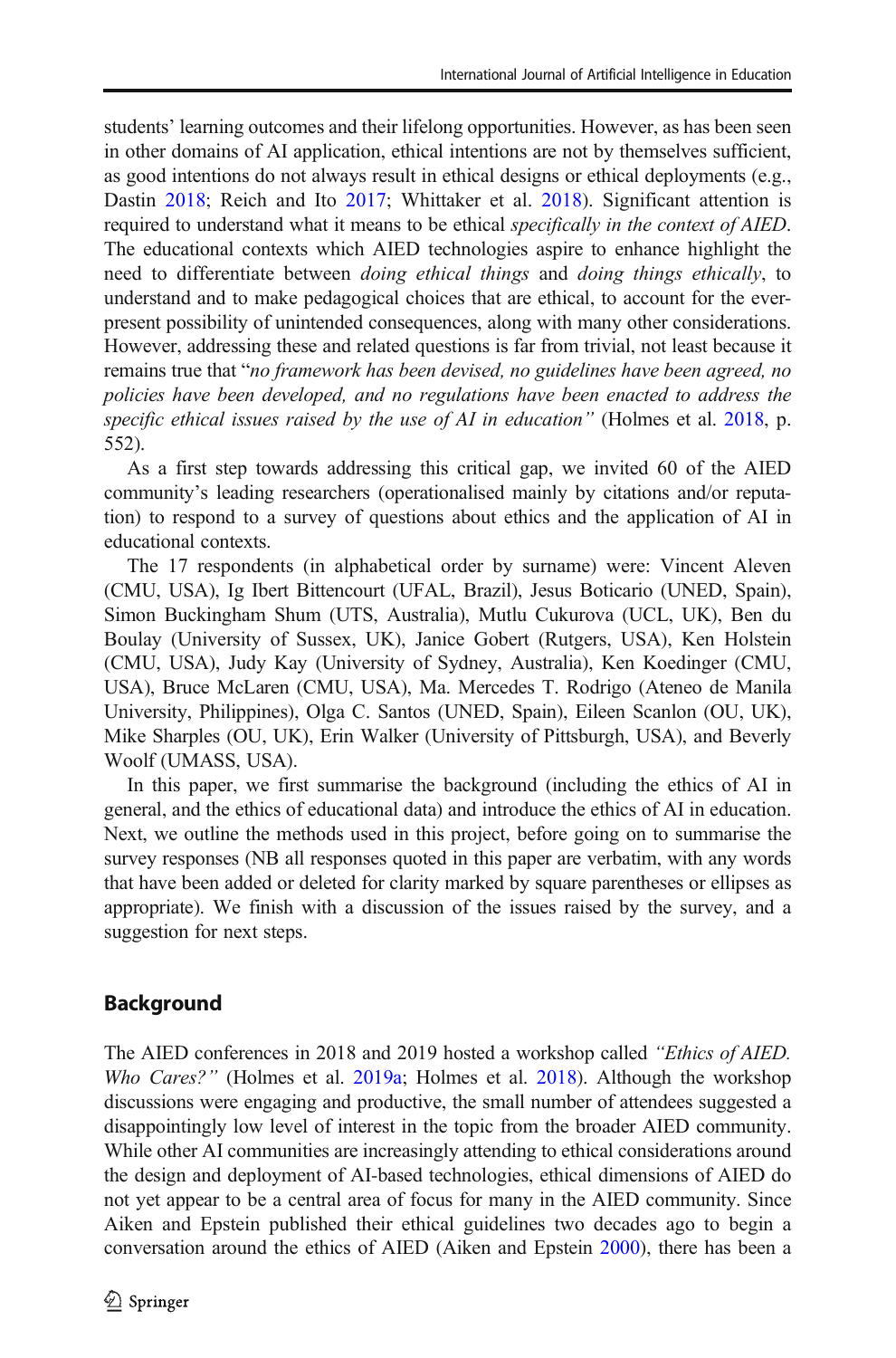striking paucity of published work in the AIED community that explicitly focuses on ethics. In any case, the potential impact of AIED designs and methods of deployment on students, teachers and wider society appears yet to be fully worked out.

Nonetheless, it is generally accepted within the community that AIED raises farreaching questions with important ethical implications for students, educators, parents, policymakers, and other stakeholders. Ethical concerns permeate many of the community's core interests, including but not limited to: accuracy of diagnoses of learners interacting with AIED systems; choices of pedagogies employed by AIED systems; predictions of learning outcomes made by those systems; issues of fairness, accountability, and transparency; and questions related to the influence of AI and learning analytics on teachers' decision making.

In many ways, AIED is itself a response to each of those issues and more – with most being addressed, one way or another, in work conducted in the varied research subdomains of AIED. For example, questions around data ownership and control over their interpretations have long been recognised as critical in AIED (e.g., in the context of open learner modelling: Bull and Kay [2016](#page-22-0); Conati et al. [2018](#page-22-0)). However, what is currently missing is a basis for the meaningful ethical reflection necessary for innovation in AIED, to help researchers determine how they might best contribute towards addressing those challenges explicitly. This requires a deep engagement both with recent ethics related debates and frameworks in other AI research subdomains, and with ethical questions specific to the AIED subdomain itself (e.g., issues around pedagogy), many of which remain unasked and unanswered (although there are some exceptions e.g., Aiken and Epstein [2000;](#page-22-0) Friedman and Kahn [1992](#page-22-0); Holmes et al. [2019b](#page-23-0); Sharkey [2016\)](#page-23-0).

#### The Ethics of AI in General

As with any transformative technology, some AI applications may raise new ethical and legal questions, for example related to liability or potentially biased decisionmaking. The ethics of artificial intelligence in general has received a great deal of attention, by researchers (e.g., Boddington [2017;](#page-22-0) Floridi [2019;](#page-22-0) Jobin et al. [2019;](#page-23-0) Whittaker et al. [2018](#page-24-0); Winfield and Jirotka [2018](#page-24-0)) and more widely (e.g., the European Union [2019](#page-22-0); the UK's House of Lords [2018](#page-23-0); UNESCO [2019;](#page-24-0) and the World Economic Forum [2019](#page-24-0)), with numerous other AI ethics initiatives emerging in recent years (e.g., Ada Lovelace Institute [2019](#page-22-0); AI Ethics Initiative [2017](#page-22-0); AI Now Institute [2017;](#page-22-0) DeepMind Ethics & Society [2017](#page-22-0); Future of Life Institute [2013;](#page-22-0) The Institute for Ethical AI & Machine Learning [2018](#page-24-0)).

All of these efforts principally focus on data (involving issues such as informed consent, data privacy, and biased data sets) and how that data is analysed (involving issues such as biased assumptions, transparency and statistical apophenia – finding patterns where no meaningful, causal patterns are present). The Montréal Declaration for Responsible Development of Artificial Intelligence ([2018](#page-24-0)), for example, offers a comprehensive approach involving ten human-centred principles, encompassing: well-being, respect for autonomy, protection of privacy, solidarity, democratic participation, equity, diversity, prudence, responsibility, and sustainable development. No such declaration currently exists for the specific issues raised by AIED.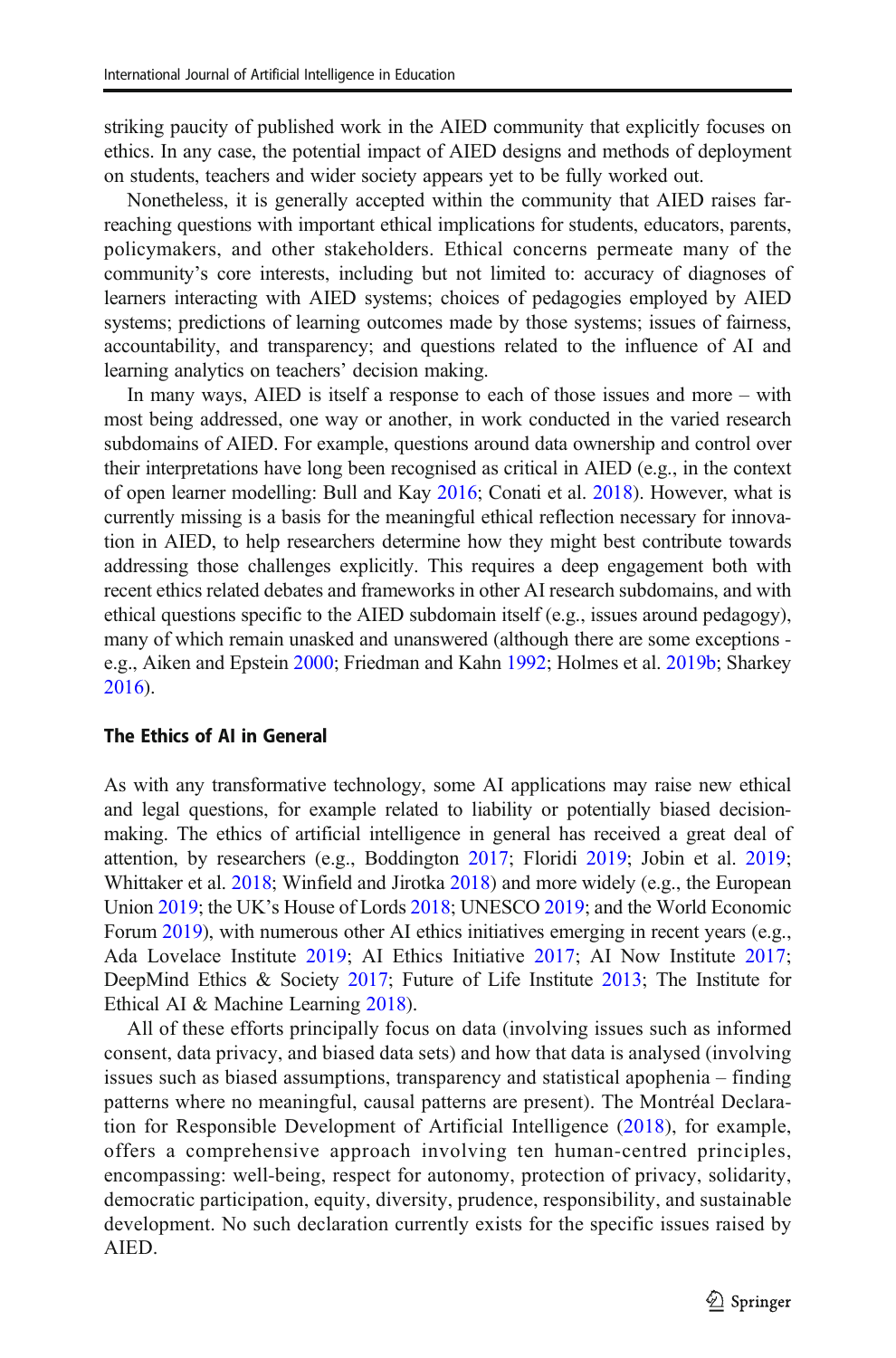#### The Ethics of Educational Data

Similarly, the ethics of educational data and learning analytics has also been the focus of much research (e.g., Ferguson et al. [2016](#page-22-0); Slade and Prinsloo [2013;](#page-23-0) Potgieter [2020\)](#page-23-0). This work is extensive, far too wide to summarise here; however, some key issues can be noted. First, because the field is still emerging, exactly what an ethics of learning analytics should include remains the subject of debate: 'the ethical and privacy aspects of learning analytics are varied, and they shift as the use of data reveals information that could not be accessed in the past' (Ferguson et al.  $2016$ , p. 5). Second, the ethics of learning analytics involves several types of questions, including but not limited to: informed consent and privacy, the interpretation of data, the management of data, and perspectives on data (e.g., institutional versus individual); as well as on much broader issues such as power relations, surveillance, and the purpose of education (Slade and Prinsloo [2013\)](#page-23-0). Third, it has been argued that 'educational data mining [...] is not the superconductor of truth that some of its proponents believe [...] and the transformative impact that it will have on the autonomy of learners is cause for concern' (Potgieter [2020,](#page-23-0) pp. 3, 6).

The learning analytics community have endeavoured to agree principles against which learning analytics research and practice can judge itself and be judged. The DELICATE checklist, for example, comprises guidance centred on determining added value and the rights of participants, being open about intentions and objectives, legitimising the collection of data, involving all stakeholders including the data subjects, ensuring consent is genuinely informed and freely given, ensuring that data is truly anonymised, establishing and implementing procedures to guarantee individual privacy, and adopting clear and transparent obligations with any external agencies that might be involved with the data (Drachsler and Greller [2016\)](#page-22-0). In fact, the clear overlaps between learning analytics and AIED, that are centred on educational data, suggest that an ethics of AIED might usefully draw on approaches such as the DELICATE checklist. However, there are also clear differences between the two fields, "with an emphasis on agents and tutors for AIED, [...] and visualization for LA" (Labarthe et al. [2018,](#page-23-0) p. 70). This active engagement/passive representation distinction, although radically oversimplified, suggests that a comprehensive ethics of AIED is likely to have additional requirements.

#### The Ethics of Other Related Research Areas

Ethics have also received attention in related research areas such as user modeling, elearning environments, and intelligent agents. For example, in the user modeling community, issues centred on security and privacy (e.g., Schreck [2003](#page-23-0)), inspectability (e.g., Zapata-Rivera and Greer [2004\)](#page-24-0), and privacy (e.g., Kobsa [2007\)](#page-23-0) have long been considered. Most recently, dedicated workshops have been held at leading conferences (e.g., FairUMAP, Mobasher et al. [2020](#page-23-0)), with contributions exploring issues such as fairness (Sacharidis et al. [2020\)](#page-23-0), transparency (Schelenz et al. [2020](#page-23-0)), and biases (Deshpande et al. [2020](#page-22-0)). Researchers in e-learning are also interested in ethical issues raised by the systems that they build; issues such as equity and diversity, surveillance and consent, identity and confidentiality (e.g., Anderson and Simpson [2007](#page-22-0)), and student privacy: "when an observer [which could be an automated system] monitors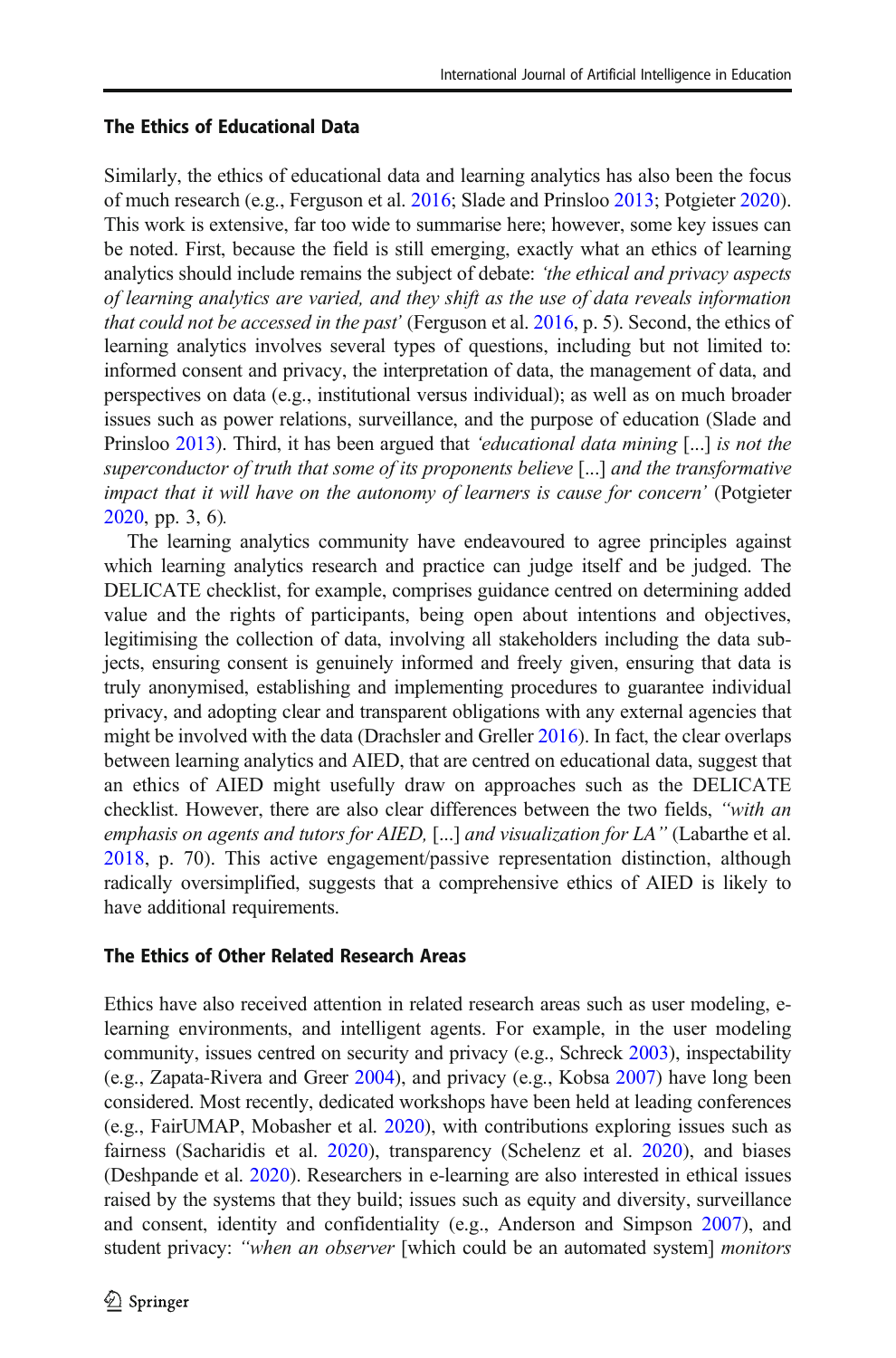someone's behavior with full knowledge of their identity, the person being monitored does not enjoy any privacy" (Anwar and Greer [2012](#page-22-0), p. 63). However, it is notable that other researchers in e-learning appear more interested in the ethical practices of the students, such as cheating and fraud (e.g., Gearhart [2012\)](#page-22-0). Finally, researchers and developers of intelligent agents such as chatbots are also increasingly focusing on the ethical issues raised by their work (e.g., Murtarelli et al. [2020;](#page-23-0) Richards and Dignum [2019\)](#page-23-0). Most recently, the World Economic Forum has launched 'RESET', a framework and set of principles for governing responsible use of conversational AI (WEF [2020\)](#page-24-0) – which, although focused on healthcare, have self-evident potential for the ethics of intelligent agents in education. The RESET principles focus on safety/non-maleficence, efficacy, data protection, human agency, accountability, transparency, fairness, explainability, integrity and inclusiveness.

#### The Ethics of AIED in Particular

As with AI in general, concerns exist about the large volumes of data collected to support AIED (such as the recording of student competencies, inferred emotional states, strategies and misconceptions). Who owns and who is able to access these data, what are the privacy concerns, and who should be considered responsible if something goes wrong?

Other major AIED ethical concerns, again as with AI in general, centre on the computational approaches. How should the data be analysed, interpreted, shared and acted upon? How should the biases (conscious or unconscious), that might impact negatively on the civil rights of individual students, be prevented or ameliorated – especially given that the scale of AIED in the coming years is likely to amplify any design biases (e.g., about gender, age, race, social status, income inequality…)? Finally, as the Facebook and Cambridge Analytica data scandal showed, data is vulnerable to hacking and manipulation: 'it's impossible to have personal privacy and control at scale, so it is critical that the uses to which data will be put are ethical – and that the ethical guidelines are clearly understood' (Tarran [2018](#page-24-0), pp. 4–5).

However, the ethics of AIED cannot be reduced to questions about data or computational approaches alone (Holmes et al. [2019b\)](#page-23-0). AIED research also needs to account for the ethics of education, which, although the subject of decades of research, is all too often overlooked. For example, AIED research needs to address explicitly issues such as (1) the purpose of the learning (e.g., to prepare students to pass exams or to help them self-actualise), (2) the choice of pedagogy (with a common approach, instructionism, being contested by the learning sciences community), (3) the role of the technology with respect to teachers (to replace or augment human functions), and (4) access to education (often seen by the community through the ethical dimension of fairness and equity). In addition, there remains limited research into what teachers and students actually want from AIED systems such as requirements around student agency and privacy about which teachers and students might not agree (Holstein et al. [2019](#page-23-0)). Furthermore, where AIED interventions target behavioural change (such as by 'nudging' individuals towards a particular course of action), the entire sequence of AIED enhanced pedagogical activity needs to be ethically warranted in the context of the broader activities within which AIED systems are being deployed.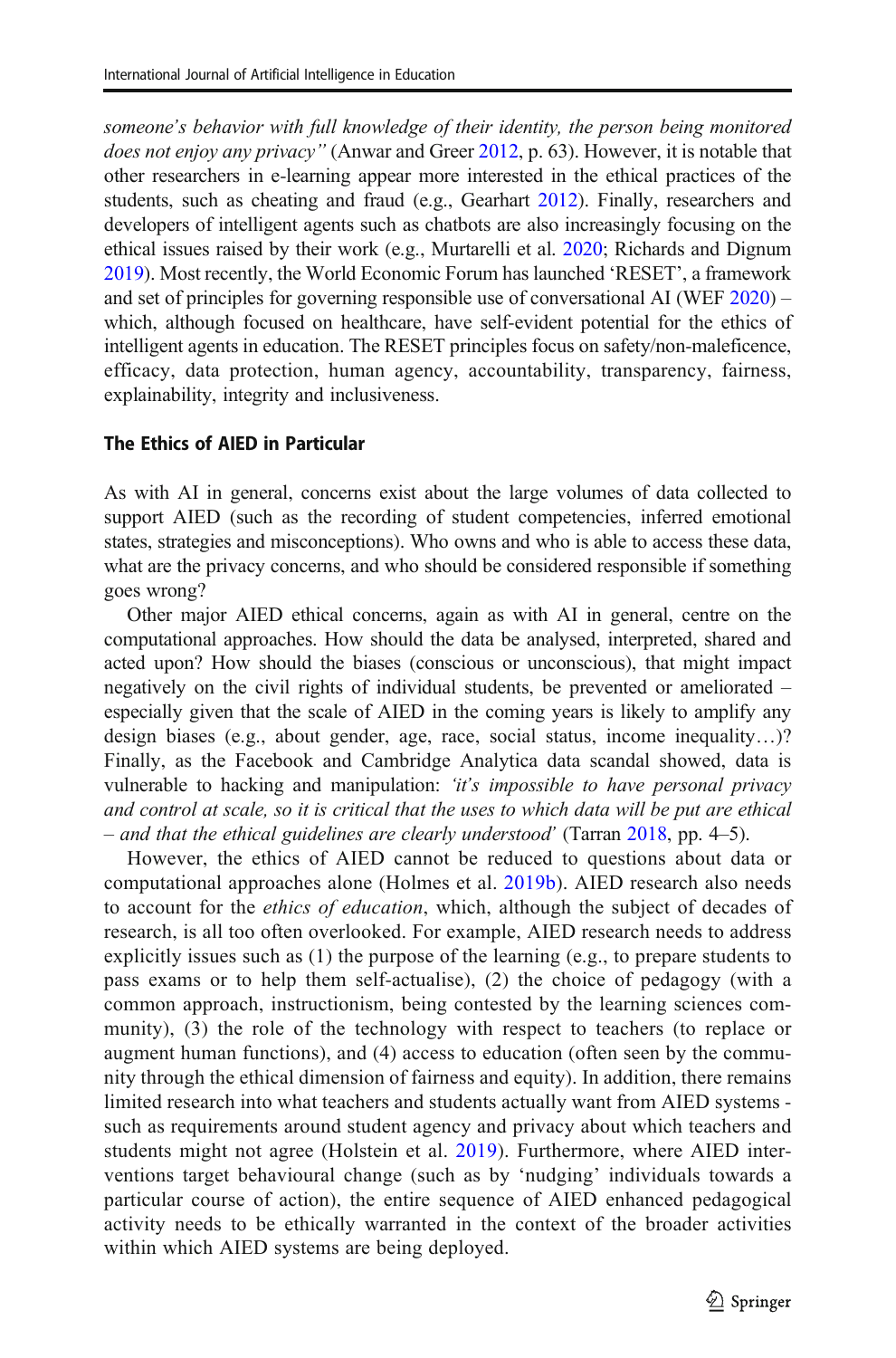To highlight just some of the potential breadth of issues, AIED ethical questions include:

- & How does the transient nature of student goals, interests and emotions impact on the ethics of AIED?
- & How can K12 students give genuinely informed consent for their involvement with AIED tools?
- & What are the AIED ethical obligations of private organisations (developers of AIED products) and public authorities (schools and universities involved in AIED research)?
- & How might schools, students and teachers opt out from, or challenge, how they are represented in large datasets?
- & What are the ethical implications of not being able to easily interrogate how some AIED deep decisions (e.g., those using multi-level neural networks) are made?
- What are the ethical consequences of encouraging students to work independently with AI-supported software (rather than with teachers or in collaborative groups)?

Notably, as mentioned above, some guidelines were proposed almost 20 years ago (Aiken and Epstein [2000\)](#page-22-0), but have not been widely adopted by the AIED community. Aiken and Epstein start with a negative and a positive meta-principle related to the impact of AIED on 'dimensions of human being'; with the dimensions ethical, aesthetic, social, intellectual, and physical, together with psychological traits such as 'the individual's ability to lead a happy and fulfilling life'. Aiken and Epstein's negative meta-principle is that '(AIED) technology should not diminish the student along any of the fundamental dimensions of human being.' The positive meta-principle is that 'AIED technology should augment the student along at least one of the fundamental dimensions of human being.' They go on to provide and discuss ten 'fundamental principles' for educational technologies that incorporate AI methods. Some of these (such as 'avoid information overload') are essential tenets of good user experience and effective pedagogy for most educational technologies. The principles that are most specific to the application of AI in education are: '7. Develop systems that give teachers new and creative roles that might not have been possible before the use of technology. Systems should not attempt to replace the teacher.' and '10. Avoid glorifying the use of computer systems, thereby diminishing the human role and the human potential for learning and growth.'

# Method

Broadly, the aim of this work is to galvanise the AIED research community's engagement with the ethics of its domain. Accordingly, it was first important to establish community members' existing beliefs and understandings of the ethics of AI applied in educational contexts, to which end a survey of AIED researchers was developed and conducted. The survey questionnaire comprised 10 substantive open questions (Appendix 1), which covered the following themes: (i) what it means for AIED researchers to consider the ethics of their work, (ii) pertinent AI and education ethical issues, and (iii) what distinguishes the ethics of AIED from the ethics of other AI domains. The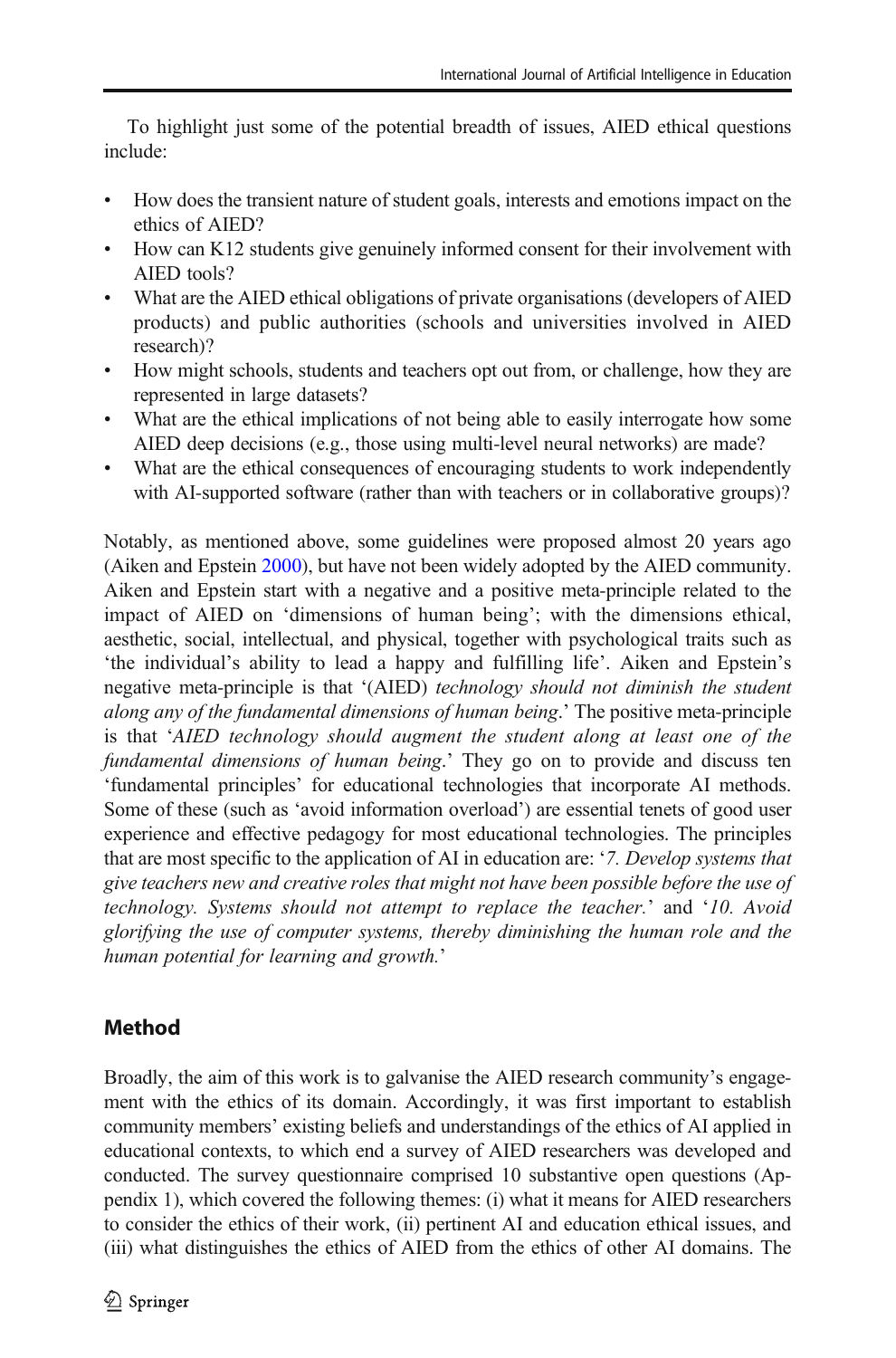research was approved by the Open University's Human Research Ethics Committee (HREC/3339/Holmes: 02/08/2019).

Potential invitees for the survey were identified by reviewing contributions to the International Journal of Artificial Intelligence in Education and the proceedings of the International Conference on Artificial Intelligence in Education, both from the last 10 years. The names of researchers with the most citations, together with those researchers otherwise known by reputation (e.g., they hold or have held a central role in the International Artificial Intelligence in Education Society), were collated. To this list were added some mid- and early-career researchers who had already made a noteworthy impact in the community (e.g., they had received a Best Paper award at an AIED conference). In total, the list comprised 60 candidate survey invitees, all of whom were invited to participate in the survey. An invitation email and up to three reminder emails were sent to each invitee, 17 of whom completed the questionnaire.

At the beginning of the questionnaire, respondents were asked to give explicit permission for their names to be given in the proposed paper, and for any of their responses included in the paper to be attributed to them (this approach draws on Guideline 41 of the British Educational Research Association's Ethical Guidelines for Educational Research 2018). This was both to ensure transparency and to maximise impact on early- and mid-career AIED researchers. All respondents gave their permission. In addition, before the paper was submitted for publication, the respondents were given the opportunity to check, amend, agree, and/or delete any quote that was attributed to them. No respondent requested any substantive change. Finally, to further acknowledge their contribution, the respondents were given the opportunity to be named as a co-author of the paper. Six respondents took this up (Holstein and Buckingham Shum also made substantial contributions to the writing of the paper).

#### **Results**

#### Paying Attention to Ethics in AIED

Survey respondents were first asked to reflect upon whether and why they agree or disagree with the statement, "AIED researchers do not pay sufficient attention to the ethics of AIED." All 17 respondents answered this question, revealing overall agreement that there is room for improvement. For instance, Buckingham Shum noted that while "there are vibrant communities and journals" focusing on the ethics of technology, these exist as "a 'parallel universe' separate from the AIED circuit." Similarly, Holstein observed that when the topic of AIED comes up in communities other than AIED itself, "ethical considerations tend to be the first topics raised by those outside the community," but that "within AIED [...] this is not so." Several respondents noted that the field lacks shared frameworks for thinking through ethical issues in AIED. As Walker noted, "collectively we lack the training in frameworks and principles that would allow us to grapple with major ethical questions of AIED research."

However, five out of 17 respondents reported that they perceive growing urgency and attention to ethical issues within the AIED research community. For example, Scanlon noted that "there is much discussion now of ethics because of high profile examples in AI which are hitting the media [...] ethical consideration[s] are becoming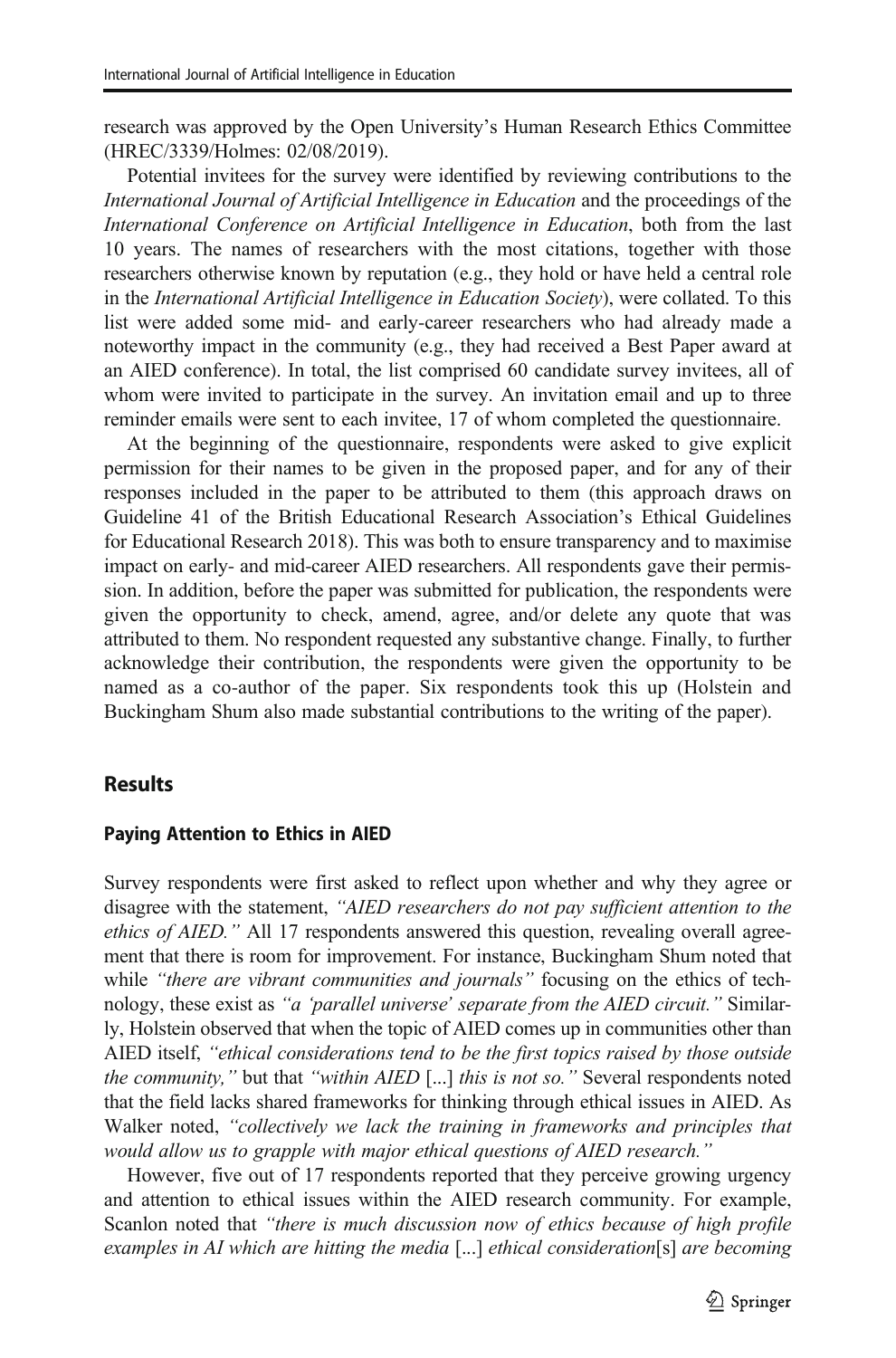not just part of the academic community's discourse but part of wider public discussion." Similarly, Bittencourt suggested that "since [there is so much] news and arguments about the implications of AI, researchers are starting to think about ethics in AIED." Buckingham Shum framed growing concerns around the ethics of AIED as a consequence of the field's growth in real-world applications: "It is only relatively recently with 'adaptive products' hitting the mainstream that AIED has found itself being touched by the broader public spotlight. Until then, it was an academic community, with such a small user base that nobody was asking ethics questions."

Only one participant out of 17 outright disagreed that AIED researchers pay insufficient attention to ethics. However, this participant's response focused exclusively on AIED research ethics, noting that institutional ethics boards in university settings ensure that researchers consider certain ethical dimensions of their research practice. Four of 17 respondents described themselves as "on the fence," or stated that they agreed only "to an extent." Koedinger noted that "many of us got into AIED because we wanted to improve education, and especially for students who most need the help of free public education," characterizing the pursuit of this goal as "doing ethics, which goes beyond research about [ethics]." Aleven similarly said that "one suspects that many AIED researchers are fundamentally motivated by ethical concerns," while acknowledging that "so far the field has not often addressed [ethics] explicitly or discussed it publicly." Other respondents pointed out that "this is a problem inherent to many fields of technology research and not solely AIED" (Walker). In line with this view, Sharples characterized the practice of AIED as being "primarily led by technology," noting that "its impacts on stakeholders, including direct users, those indirectly affected and society at large has been largely ignored." Finally, some respondents commented that this is a complex question to answer. McLaren noted that it may be difficult to make generalizations across the whole of the AIED community, as "some researchers are very cognizant and sensitive to ethical issues [...] others, not as much." Other respondents emphasised that the AIED community has attended to certain aspects of ethics (e.g., data privacy and research ethics), although historically it has attended less to others (Rodrigo).

In a follow-up question, survey respondents were asked to reflect upon  $why$  it is important for AIED researchers to pay careful consideration to the ethics of their work. Respondents highlighted the role AIED research may play in shaping what education looks like for the next generation of students. For example, Cukurova emphasised the potential for "long term adoption of technology." McLaren noted that AIED research "could have an impact on students, their education, and thus the future of mankind." Walker, Rodrigo, and Holstein emphasised the moral responsibilities that come with AIED being a design discipline, not solely an empirical science. As Walker put it, "we are shaping a future where technology can personalize instruction to learners' unique needs, and should be more involved in ensuring that future is a positive one." Similarly, Rodrigo highlighted that AIED researchers are engaged in "trying to create systems that can assist in the formation of the next generation. These students have to be treated fairly, with respect, with consideration, and their needs as individuals have to be attended to, to the extent possible."

A number of respondents emphasised that AIED researchers have a responsibility to make their "research more accessible, and more transparent" (Buckingham Shum), and to "be particularly mindful of the ways that people interpret our results" (Kay). As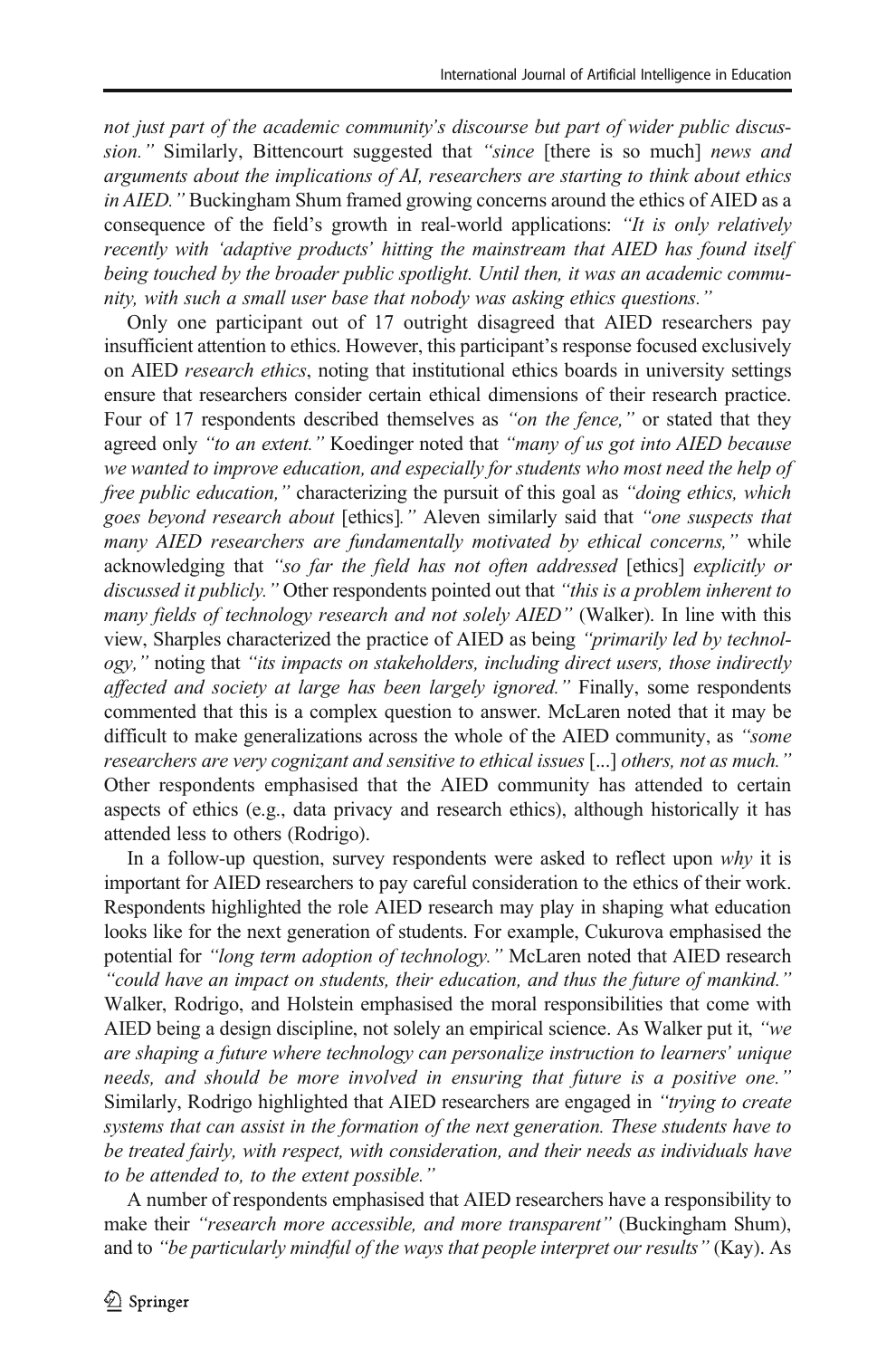Gobert noted, "generalizing results beyond the demographics for whom the study was designed could mean that students might get interventions that are not suitable for them." du Boulay distinguished between "two main areas of concern" for AIED research: "the danger of harm to participants," including (1) "harm arising from decisions that the AIED system might make," and (2) "the careful curation of data derived from the research," including the related issue of "the models of individuals that the AIED system might build." Other responses focused specifically on the unique sensitivity of the data collected and used by AIED systems. For example, Boticario said "Data are no longer data because there is so much information available on anyone. Data are people themselves and should be treated as such [...] we are [providing] personalised support to our students based on [an] increasing body of data, which is starting to include personal and affective information. This information is by its nature sensitive and demands a careful consideration and management." Finally, one respondent noted that the need for AIED researchers to attend to the ethics of their work had been "argued in a journal article [in] IJAIED back in [2000](#page-22-0)," (Aiken and Epstein 2000) and asked, "how has it changed?"

#### Most Important Ethical Issues for AIED

When asked 'What are the most important ethical issues for AIED?', nine respondents directly referenced 'data', with several more identifying issues overlapping with the governance of data. Many of the issues cited are not specific to education settings. These included: (1) Data ownership and control, both within and outside the context of research: "In a research context, the data normally "belongs" to the researcher. Once a system is deployed in normal teaching, the issue of the ownership of this data is much more problematic" (du Boulay). (2) Expectations of privacy, while recognising that "privacy is more than a binary value, it has many nuances and shades" (Boticario). (3) Limitations of data, bias and representation, "where information is inferred without noticing the existing limitations or the actual evidence behind results" (Boticario). (4) Consequently, "the management of the data collection, where users need to be properly informed" (Santos). (5) The transparency and intelligibility of decisions: "user agency, and user awareness of how the technology functions are important issues" (Walker). Emerging technologies can bring new dimensions to these issues, with one respondent asking "How to treat facial recognition technology?" (Scanlon).

In addition, several respondents identified properties of AI in education which, in combination together, make education distinct to other sectors: "All the generic concerns around big data and algorithms apply to education. What's more interesting are the features that make the formal education system, and learning as a phenomenon, distinctive from the other sectors of society being impacted by data science" (Buckingham Shum). These issues relate not just to the ethics of the development of AIED tools in and of themselves, but to their educational context – when, how, and to what end, an AIED tool is being used.

Unsurprisingly, the implications of AIED for teaching and learning was central to many of the respondents' concerns. The "quality of education" (Aleven) enabled by AIED tools was highlighted. There was a recognition of the pedagogical choices inherent within the design of AIED tools, with one respondent emphasising a desire for "designing a pedagogy that empowers learners and teachers" (Sharples), while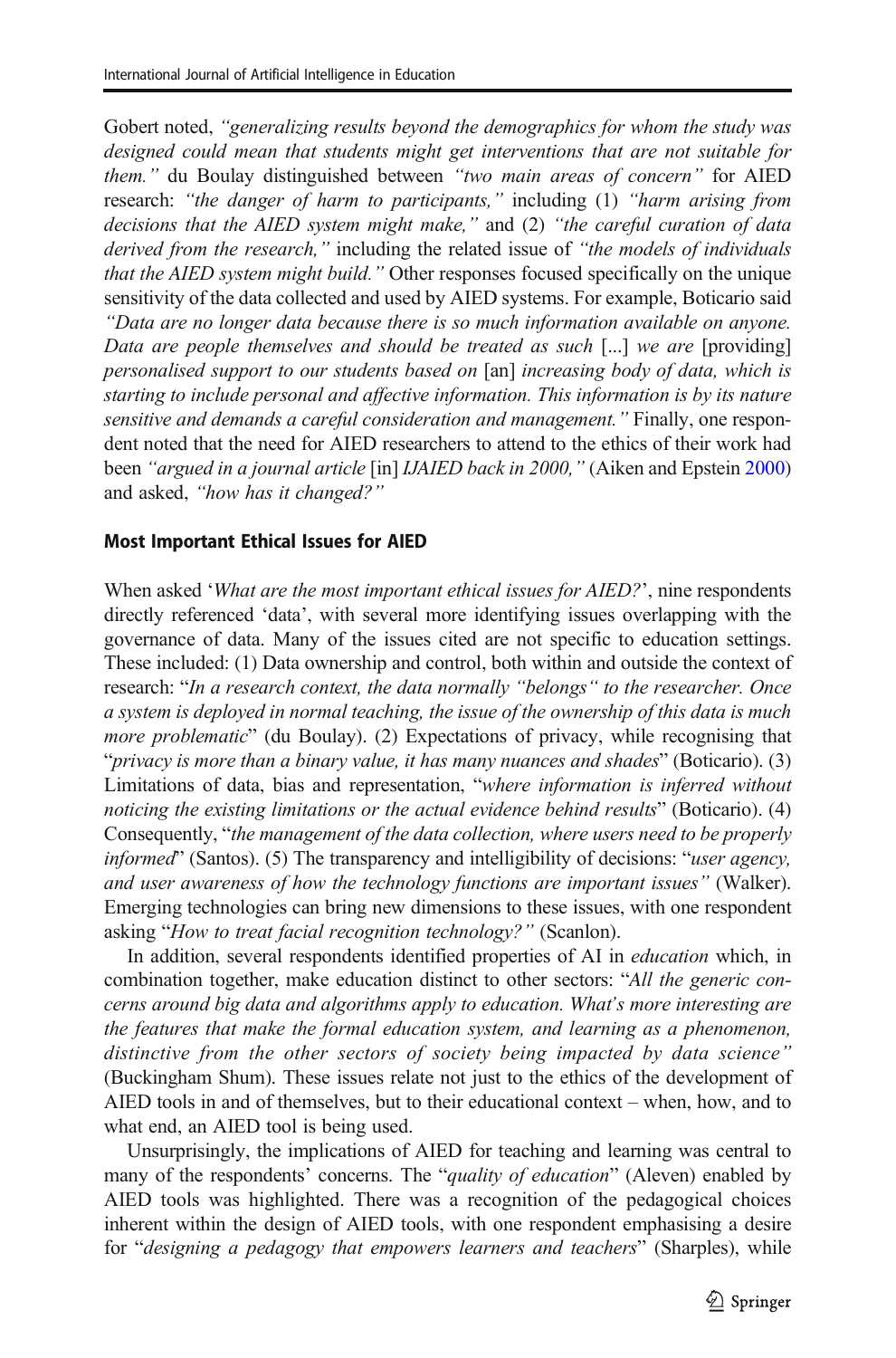another arguing that the scope of many AIED tools remains narrow and therefore there may be elements of education that are better off without AIED, asking: "What do we risk losing through automation, and are we prepared to preserve those aspects that should be preserved (e.g., intentionally 'not' automated)? Are we diminishing the quality of education, overall, by conveying that we have reached human parity in AIbased teaching systems (but failing to emphasise that we have done so on a very narrow set of teaching tasks, whereas good education involves much more than this)?" (Holstein).

A further set of concerns for several respondents centered on the experience of users. These included reflections on agency, transparency and intelligibility in education contexts. For example, "making the teaching and learning actions transparent to learners and teachers" (Sharples), or "avoiding alienation on the part of teachers, students, and other stakeholders" (Aleven). These also included reference to equity and fairness. For example, "some students may need to work longer than others; ideally, every student should reach the same level of mastery of the content they need to learn" (Woolf), or "are we diminishing the quality of education for 'certain groups of students', in cases where 'business as usual' would have worked better for these groups?" (Holstein). That respondent also identified a risk at a societal level that users of AIED could be subjected to "cultural imperialism as we scale up AIED systems to a diverse range of contexts" (Holstein).

A final group of concerns related to the ethics of AIED research, rather than its applications and uses. These covered the need to treat research subjects – particularly children – ethically and fairly (McLaren), reporting results while respecting confidentiality and anonymity, particularly given potential to re-identify data (Santos, Boticario), and data collection (Gobert). In addition, the potential for AIED research to be (mis)used by companies was identified: 'How will our outputs be used (or misused) by more profit-driven entities? How do we manage misuses of our outputs?' (Holstein).

#### Most Ignored Yet Critical Ethical Issues for AIED

When asked what were the most ignored ethical issues for AIED, several of the respondents (Bittencourt, Boticario, du Boulay, Santos, Scanlon, Sharples) again emphasised issues centred on data, for example: (1) The problems of data collection: "What I think it is […] critical is how to approach the need to collect data in a real world scenario when you need to compare proposals and you think one of them might be bad for the students, or give them less opportunities for learning" (Santos). (2) "The lack of clarity of what happens to the data collected by AIED systems" (du Boulay). (3) Data ownership and control: "The student is providing data for their benefit, and thereof they should have to control what data and what usage of that data is to be allowed. No one but them must have the control or right to manipulate those data for anything else but to support their learning" (Boticario). (4) Data anonymity: "In many journal papers, the reporting of the data is anonymized, yet participants are able to recognize themselves in the reporting because there is only one woman who is 26 years old and has 3 years of experience as [a] teacher" (Santos). In a similar vein, other researchers mentioned issues around transparency: "How to make the teaching decisions and the system's model of the learner visible and inspectable" (Sharples).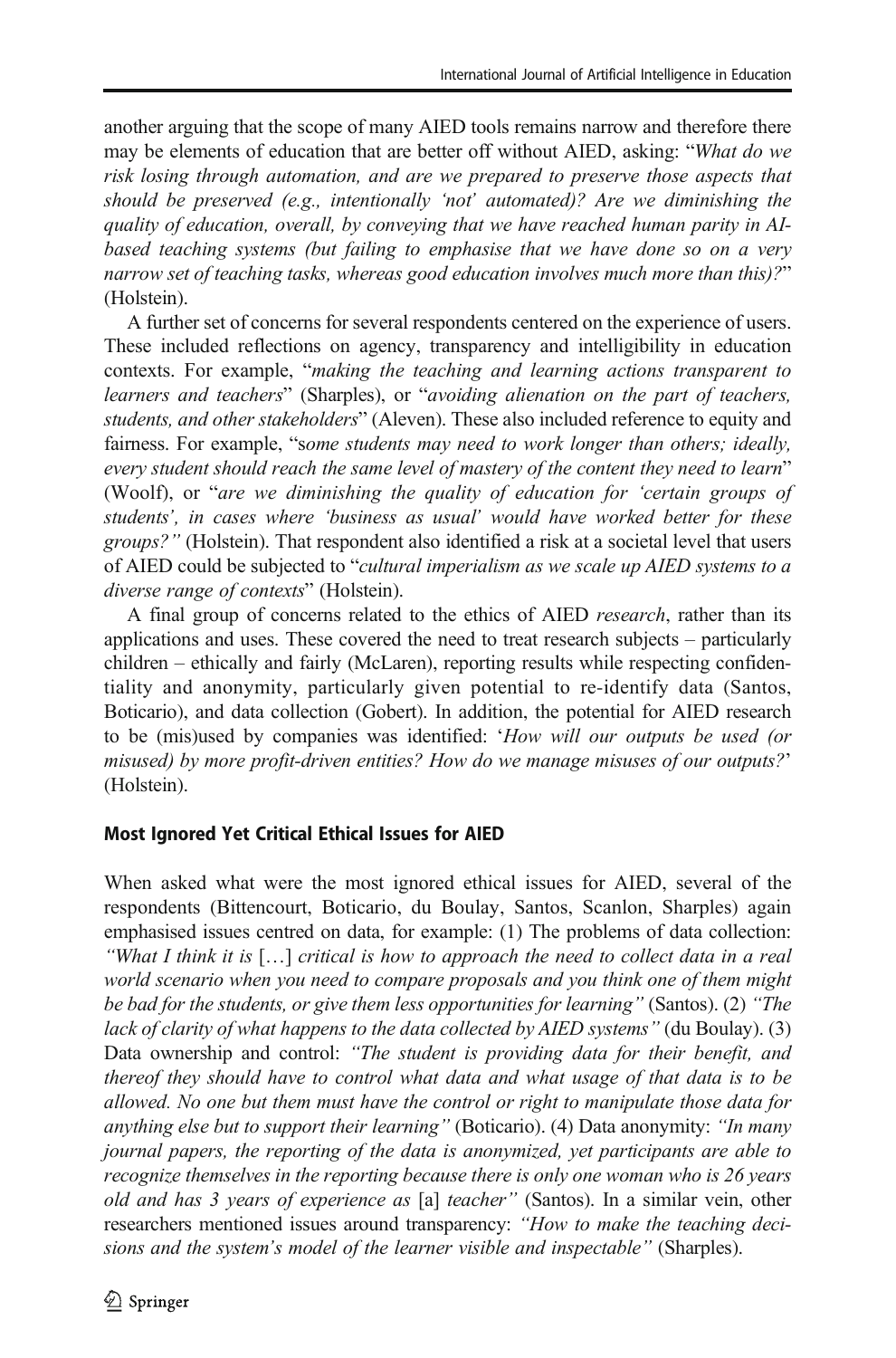Many respondents (including Aleven, Holstein, Koedinger, Rodrigo, Walker and Woolf) raised issues around representativeness and equity: are we diminishing quality education for certain groups, are AIED systems biased against some groups, and are some other groups being ignored? The many complementary comments are worth quoting: "I think because it is so difficult to collect representative data sets and because funding is structured so as not to reach out to a multitude of populations, it is accepted that data sets will always be limited" (Rodrigo). "The challenge of designing equitable AIED technologies that do not show bias against a particular group is not discussed much in the community, and probably should be engaged with" (Walker). "Are we diminishing the quality of education for 'certain groups of students', in cases where 'business as usual' would have worked better for these groups?" (Holstein). "The degree of personalisation for some students might be less than that for others, which could lead to inequitable outcomes. Personalised instructional strategies could ignore under-served/ underrepresented/minority students and fall short of providing fair learning opportunities to each student" (Woolf). "It seems inevitable that giving the same instruction to students who are well prepared for that instruction versus students who are not well prepared for it will lead to different results. [...] Should we now conclude that this instructional intervention is unethical, as it seems to be increasing inequality?" (Aleven). "There could be more projects that have direct impact on disadvantaged learners" (Koedinger).

Finally, issues were raised over AIED systems and human agency, for example "How to embed pedagogies of learner and teacher empowerment into AIED systems" (Sharples). Areas that need specific attention are: "The ongoing misplaced belief that AIED systems can wholly replace human teachers and still enable effective and socially responsible learning." (du Boulay), "The lack of human agency in fully autonomous AI in Education systems" (Cukurova), and "What […] we risk losing through automation, [...] are we prepared to preserve those aspects that should be preserved (e.g., intentionally 'not' automated)?" (Holstein).

#### What Distinguishes the Ethics of AIED from Other AI Applications?

Survey respondents were asked to reflect on what distinguishes the ethics of AIED from other AI applications/domains and to identify the most important 'educational' ethical issues for AIED. The majority of responses identified how issues common to the 'ethics of AI' manifest in educational contexts - particularly issues of consent, transparency, control over data and algorithmic bias. In particular, the application of AI to children and young people was noted as a distinguishing feature of AIED (e.g., McLaren). This was not only associated with issues of consent, but also the longer-term individual and social impacts of engaging with young people during a formative period: "We are influencing impressionable young people, and that comes with a moral obligation to be as correct and proper as possible" (Rodrigo). Despite a general recognition of the potential long-term impacts of AIED, two respondents (du Boulay, Santos) also noted that AIED systems do not make the same 'life and death' decisions typical of other AI applications, such as autonomous vehicles or medicine: "a bad treatment in learning might imply more effort from the student or more time, but it does not seem as critical as a bad treatment in medicine or a bad decision in an autonomous car, which can cause death" (Santos). This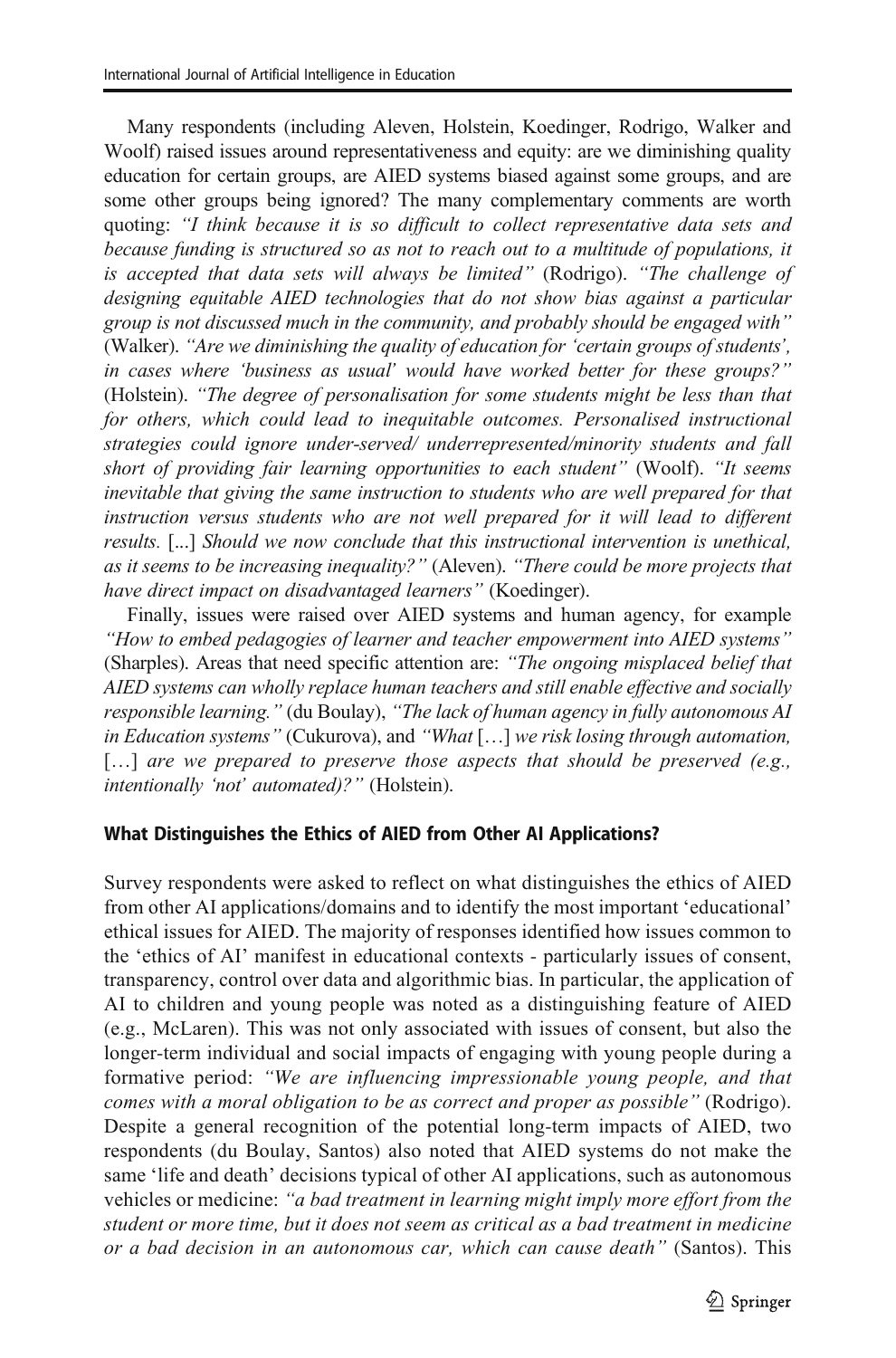reveals a tension between how researchers frame the ethical issues and potential 'harms' associated with AIED.

Another issue noted by the respondents was the value of transparency in AIED systems, with one respondent suggesting that teachers might prefer an AI system that is less accurate but offers more transparency around decision-making "over an AI system that is perfectly accurate but not transparent" (Cukurova). Others referred to the importance of giving learners agency and control over their data, and the potential impact of algorithmic bias on different sub-populations and demographics of learners. There was particular concern that biased data sets have the potential to benefit more advantaged groups of learners: "Instructional strategies that aim to benefit all learners might disproportionately benefit more advantaged groups of learners. Our community needs to learn to integrate fairness-promoting algorithms into the system and deploy them for real students" (Woolf).

Markedly less common were responses that identified issues specific to the ethics of education, and how these intersect with the ethics of AI more generally. Choice of pedagogy was mentioned by a few respondents, who acknowledged that AIED embodies assumptions about which instructional strategies are 'best' for learners. For example, "pedagogy driven AI in Education is often considered as good regardless of [whether] the pedagogy chosen to drive AI is an appropriate one or not in the first place" (Cukurova). One respondent also referred to issues relating to the accuracy and validity of learning assessments more generally: "classifying students in terms of educational tests has to consider the inherent ambiguity and variability in the measure, but for computer scientists we usually consider them as rigid labels" (Santos). Brief reference was also made to the particular responsibilities of educators and the dependent relationship between learners and educators/teaching systems.

#### Advice for Teachers, Faculty Members and Professors about Teaching the Ethics of AIED

When asked for their advice on how best to teach AIED students to properly address the ethics of AIED, some respondents acknowledged that they did not feel sufficiently qualified: "To be quite honest, I do not know.... I would like to note that very few of us are trained in ethics!" (Aleven). "I feel like I need to better educate myself about this (and in fact, I joined a committee to introduce an ethics curriculum in my department in part to try to better inform myself)" (Walker). One suggestion for how this might be addressed was to: "bring together voices from academics who study ethics, those who build systems and those who will use them." (Scanlon). Aleven broadly agreed: "To properly address ethical issues, we probably need to look at a bigger picture than we are used to doing as AIED researchers. And [...], we should avoid armchair ethics and work with experts in ethics". Nonetheless, a starting point might be for academics to 'practise what they preach': "Ethics need to be modeled in order to be taught. We academics have to conduct ourselves and our research practices as ethically as we know how" (Rodrigo).

Other respondents suggested that academics "should start with the philosophy of technology use and adoption in general" (Cukurova), and should "learn from the history of AIED, to understand how AIED implements an explicit or implicit theory of teaching and learning, to understand how that affects the learning outcomes and life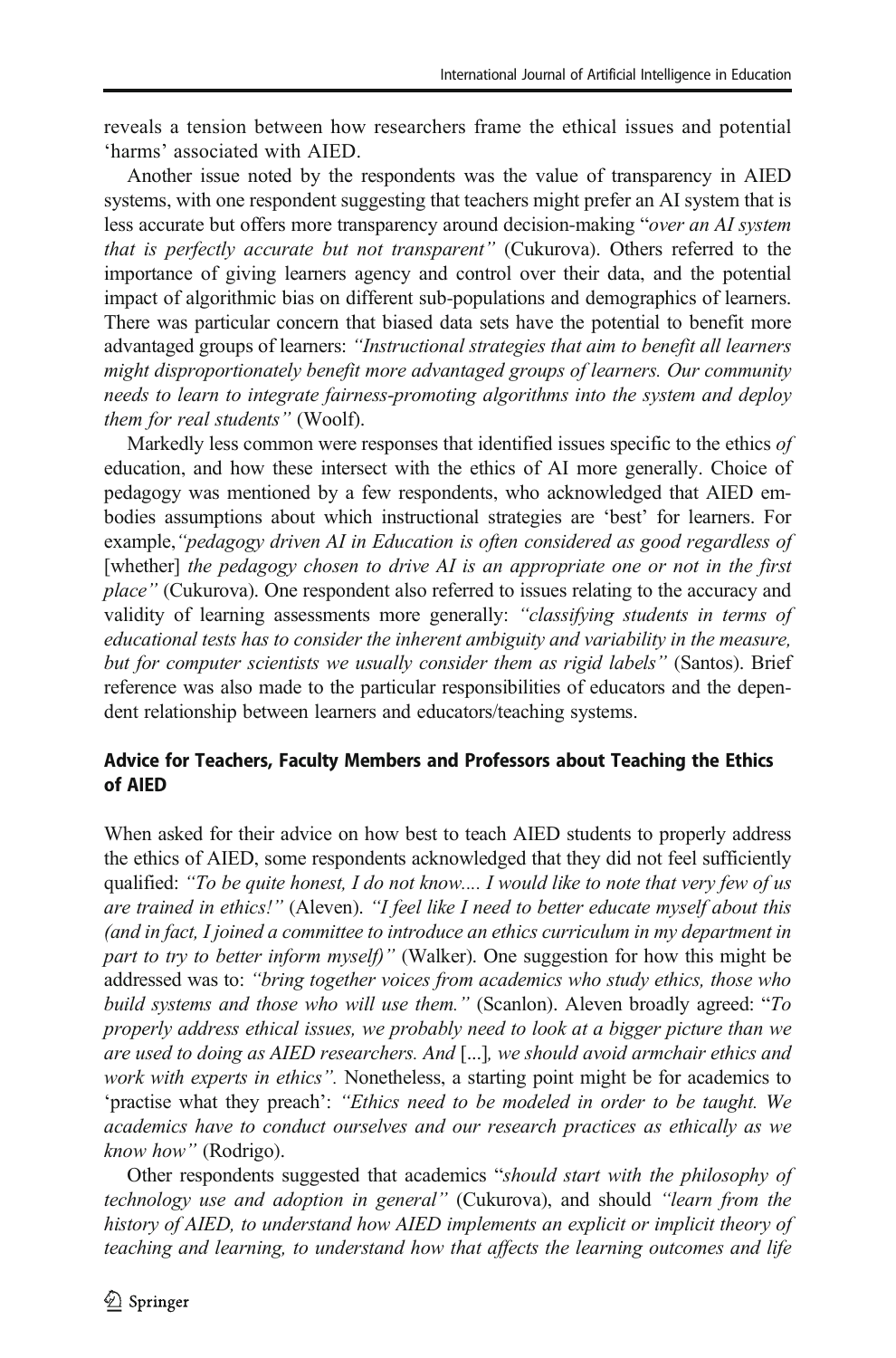opportunities of learners, and to explore how this relates to [the] ethics of research in education" (Sharples). Starting with the wider context and previous literature is important perhaps because "we need better guidance than we currently have. A checklist, with items linked to the relevant foundation documents" (Kay). "Maybe a good starting point is to collect some interesting examples of how research can help with ethical issues in AIED" (Aleven).

A common thought was that students would learn best through direct experience: "Don't just 'build ethics into the curriculum'. Have students learn by doing. Make ethical considerations a core part of the evaluation criteria (e.g., for student deliverables in project-based courses). Make class discussions around ethics part of the actual formative evaluation / feedback process for student projects" (Holstein). "I would also suggest that they should give actual hands-on experience with AI systems, let their students build, test, play with AI tools in controlled conditions to understand potential ethical issues through experience" (Cukurova). "Introduce them to accessible frameworks (such as those beginning to emerge in AI FATE [e.g., [https://](https://facctconference.org) [facctconference.org\]](https://facctconference.org) work) and develop exercises that help people to apply them. This will in turn refine them" (Buckingham Shum) .

Other respondents took this approach an intriguing step further: students might benefit from experience of AIED tools that have been developed without addressing any ethics: "I think it could be an interesting approach to ask them [to] be part of a study where ethics are not considered, so they can perceive the need to take care of it" (Santos). "Mak[e] them investigate a scenario where those principles are not followed and have them research all possible consequences. This way they could figure out not just the basic principles involved but also possible flaws or missing considerations" (Boticario).

#### Advice for Early- and Mid-career Researchers About the Ethics of AIED

Survey respondents were asked what advice they would give to early- and mid-career researchers about the ethics of AIED. The 16 responses to this question encouraged early- to mid-career researchers to take ethics seriously (Bittencourt, Boticario, du Boulay, Gobert, Holstein, Koedinger, Rodrigo, Sharples, Woolf), to actively participate in discussions about what ethical practice in AIED should look like (Aleven, Kay, Scanlon, Sharples), to critically reflect upon and question their own research practices (Boticario, Cukurova, Holstein, Walker), and to engage with relevant expertise outside of the AIED community (Buckingham Shum, Cukurova, Santos).

Sharples encouraged early- to mid-career researchers to actively contribute to the "development of a code of ethical practice in AIED," and to abide by this code. A number of respondents urged researchers towards more critical reflection around their own research practice. Walker advised researchers to "think about the implications of what you're doing and be able to critically engage with them." Similarly, Boticario said, "we have the \*responsibility\* to keep our eyes open and respond to what is happening in the world around us. As AIED researchers we are constantly changing the trajectories of others' lives. [...] If we cannot take responsibility for our actions, we do not deserve to remain in this field." Holstein advised that "we are a generation [of researchers] that cannot afford to ignore the ethics of AIED," noting that "generations that are trying to push an innovative technology into the world have the luxury of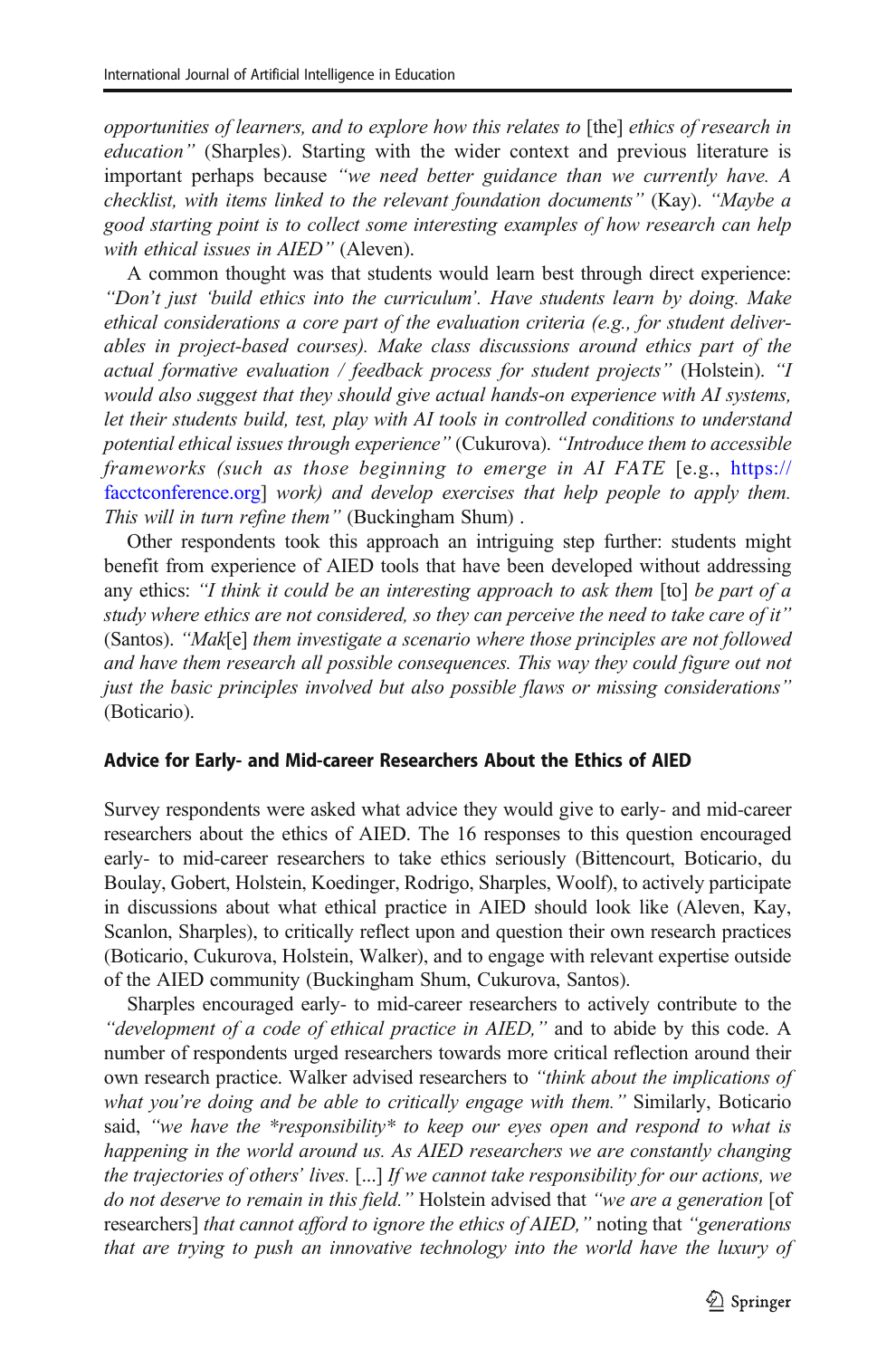thinking primarily about hypotheticals," whereas "the generation that carries forward this work once the systems are already being [used] and impacting lives at scale" must reckon with more immediate ethical concerns.

Finally, several respondents urged early- to mid-career AIED researchers to expand beyond the AIED literature, and to engage with the broader research community outside of AIED. For example, Buckingham Shum encouraged AIED researchers to "consider engaging with academics in critical data studies and tech-ethics." Similarly, Cukurova encouraged researchers to "read fundamental philosophy as most ethical questions come down to philosophical discussions and frameworks that are driven by certain values."

#### Should the IJAIED Require an Ethics Statement for all Articles?

Respondents were asked whether they agreed with the suggestion that all articles published in this journal should be accompanied by a statement explaining how the authors have fully accounted for the ethics of their AIED work. Of the 16 respondents to this question, only two disagreed, but mainly because "the ethics of AIED are not yet defined sufficiently to make this useful or viable" (du Boulay). This was echoed by many of the respondents who did agree (Bittencourt, Boticario, Buckingham Shum, Gobert, Kay, Sharples, Walker), who for example pointed out that "we need much more nuanced conceptions of what 'ethical' means" (Buckingham Shum), and that the journal would first need "to indicate clearly what is meant by 'fully accounted for the ethics'" (Sharples).

Nonetheless, the respondents were broadly in favour. Santos, for example, noted "I think it would help to get more awareness and try to do things right. Maybe it can be asked to have a short section at the end of the paper that the authors explain in their own words how they have covered the ethics in the research reported. It would be something similar to the bios some journals have, or the highlights section." Other tangible suggestions included: "Perhaps the Journal can ask authors to upload a copy of their ethics clearance" (Rodrigo), and "Authors should be required to provide statements of both positive and negative broader impacts, along with a discussion of trade-offs. Reviewers should then be specifically asked to evaluate these statements, and should be incentivized not to let shallow, 'ticking the box'-style slide." (Holstein).

Woolf brought the discussion back to AIED specifics: "Researchers should determine whether the current adaptive tutor is biased in every applied paper published. For [example,] examine the algorithm or the model or knowledge tracing used to track student progress. Does an algorithm select problems that allow students to demonstrate skill mastery before moving on to new content? All authors should evaluate whether their teaching system learned on training data that introduced bias along certain socio-demographic categories."

Another challenge noted by respondents was how to ensure that such a policy was meaningful: "I do think this is a good idea. As to how it won't become a tick box, I am totally unsure" (Gobert). In any case, Walker noted, "in practice I do think it is difficult to enforce". Others proposed ways in which the spirit of the statement might more effectively be addressed: "My suggestion is to change that statement into a clear and easily affordable questionnaire, where the most basic issues can be specified" (Boticario); "Publishing a more specific list of ethical principles you expect people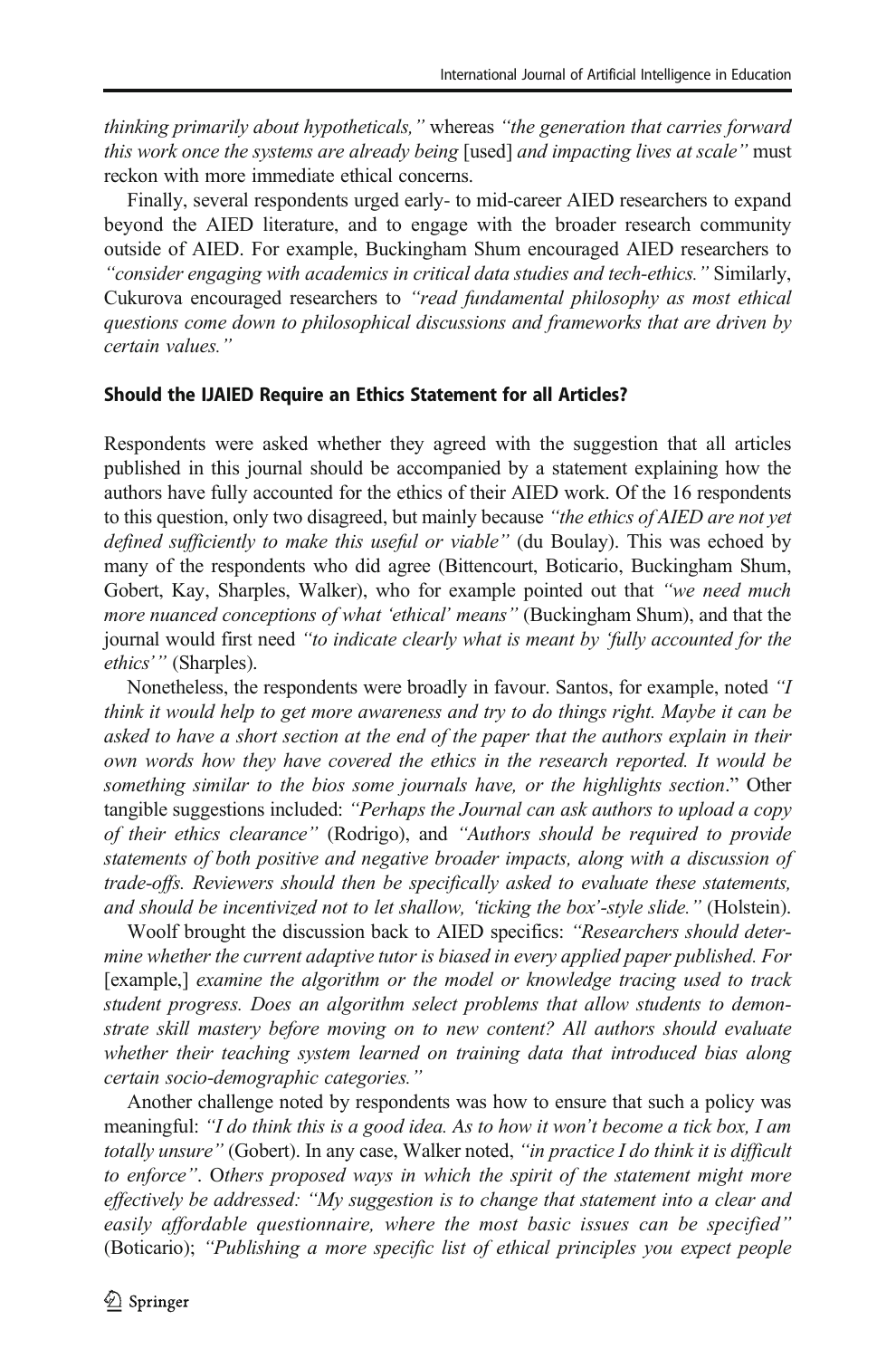to engage with and affirm may be an intermediate step" (Walker); "I think it would be very useful to create such a check list of issues to consider" (Kay).

#### **Discussion**

The survey results presented in this paper indicate that AIED researchers recognise the importance and value of engaging with the ethics of their work (e.g., "We need to be sure that our work is of both the highest standards of research and the highest standards of ethics." McLaren). Nonetheless, there are nuances of opinion with respect to what this might include and how it might be best achieved. With this in mind, in this section, we first summarise key emergent themes and identify some issues that we believe are missing from the discussion; then we propose a draft of an initial AIED ethics framework to help galvanise further debate.

As noted previously, there is no doubt that all respondents do wish to explore, better understand and engage with the ethics of the design and application of AI in educational contexts. However, some respondents appear to believe that we, as a community, are already 'doing ethics' by virtue of operating with best intentions in the educational domain, which is in and of itself ethical (e.g., "Many of us got into AIED because we wanted to improve education [...]. Pursuing that goal is doing ethics [...]. Yet, definitely, we could do more." Koedinger). However, the reality is that "no ethical oversight is required to deploy an elearning system or an AIED system as part of the normal teaching process" (du Boulay).

Clearly, good intentions are not by themselves sufficient. As was acknowledged by several respondents, we need to understand more precisely the ethical risks and to be always on the lookout for unintended consequences that relate specifically to the pedagogical designs (including their readiness for real-world use) that are encapsulated in the AI systems we develop and deploy (e.g., "One could envisage a time when judgements about progress through educational stages might be taken by AIED systems and these might be seriously damaging to individuals' progress and wellbeing if they were wrong." du Boulay).

The precision of such an understanding needs to be expressed in an actionable code of best practice that the community can rely on in designing and deploying AIED technologies in diverse educational contexts. However, although there appears to be a clear appetite for some kind of ethics of AIED framework that would build upon university research ethics, the community also recognises that such a framework also needs to be distinct from the generally established research ethics approvals and procedures. In particular, such a framework would need to incorporate guidance addressing the many issues raised by respondents (including fairness, accountability, transparency, bias, autonomy, agency, and inclusion) specifically at the intersection of AI and the learning sciences, and ensure that AIED is ethical by design and not just by intention.

In this context, the respondents were also cognizant of the problems that such a framework might itself inadvertently entail. In particular, in line with Bietti [\(2020\)](#page-22-0), having such a framework might both stifle innovation and lead to accusations of, or actual, in-house "ethics washing". So, while the community recognises the critical importance of AIED's specific code of ethical practice, what is meant by ethical AIED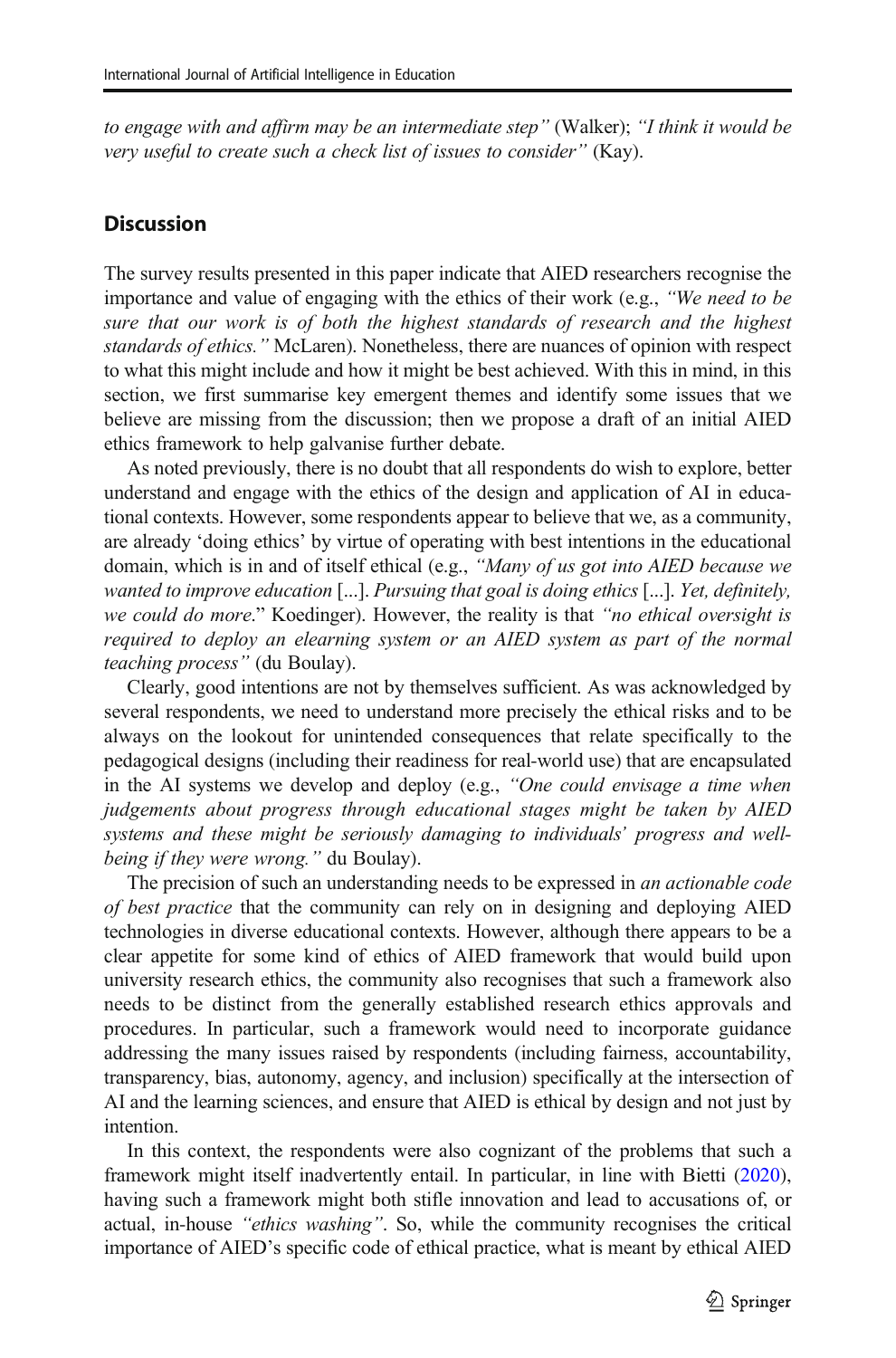remains an open question (e.g., "There is no agreement on the guiding principles." Boticario). Thus, establishing a useful framework for the ethics of AI in education, although desirable and potentially useful, is likely to be a challenging and long-term task. Specifically, given the diversity of interpretations within the community, as indicated in the survey, it is likely that as well as incorporating presently known ethics-related issues and challenges, any ethics framework developed for the AIED context will need to allow for a degree of flexibility to incorporate new knowledge, new understandings and new ways of supporting learning and teaching, as our science, socio-cultural norms, values, and educational systems change over time (e.g., Porayska-Pomsta and Rajendran [2019\)](#page-23-0).

A related important point that emerged from the survey is the observation that AIED is not merely an empirical science but also a design science (Holstein). We understand this to mean that AIED operates in both the theoretical and practical spheres of AI and the learning sciences, and further that as a design science it aims to create educational tools and interventions that are adapted to the demands of different specific users and contexts of use. Highlighting the practical and human-centric orientation of AIED brings into focus the fact that AIED is explicitly concerned with designing interventions which by definition aim to foster *positive behaviour change* in the users. This is especially important given that many of the intended users of AIED are at pivotal points in their intellectual development.

Adopting a design science orientation also points to another practical outworking of ethical principles – namely, the use of *human-centred design* methods that give stakeholders genuine agency in shaping digital tools, thus increasing the chances of producing tools that are usable, effective, organisationally acceptable, and ethically sound. However, the AIED community also has to be aware that, despite the best of intentions, human-centred design may itself, in some senses, be sometimes harmful to some users (Norman [2019](#page-23-0)). Nonetheless, a community is emerging around the critical adoption of human-centred design methods and tools for educational technologies powered by analytics and AI (e.g., Buckingham Shum et al. [2019](#page-22-0)). In common with the survey reported in this paper, they ask what makes the specific stakeholders and contexts of teaching and learning distinctive from other domains, that raise specific challenges for human-centred design.

All of these considerations further highlight related ethical implications for AIED. For example, "The system forms an explicit or implicit model of the learner's knowledge and skills that it uses to make teaching interventions. That model may embody assumptions by the AIED designer as to appropriate methods of teaching and the abilities of the learner." (Sharples). Thus, AIED's explicit aim to foster behaviour change in its users, adds additional pressure on the community, to embrace ethics and the related dimensions both as a necessity and as a moral obligation for the community. The flip side of this is that the field (alongside related fields such educational data mining, learning analytics, and user modelling) has a real potential to influence the educational systems at the frontline, precisely because it designs for and deploys in real-world contexts, and to contribute to broader approaches of designing for and deploying AI in other than educational human contexts.

In particular, it might be useful to consider how AIED research may contribute to broader debates about the ways in which AI might impact human cognition, decisionmaking and functioning. Given AIED's focus on human learning and development, it is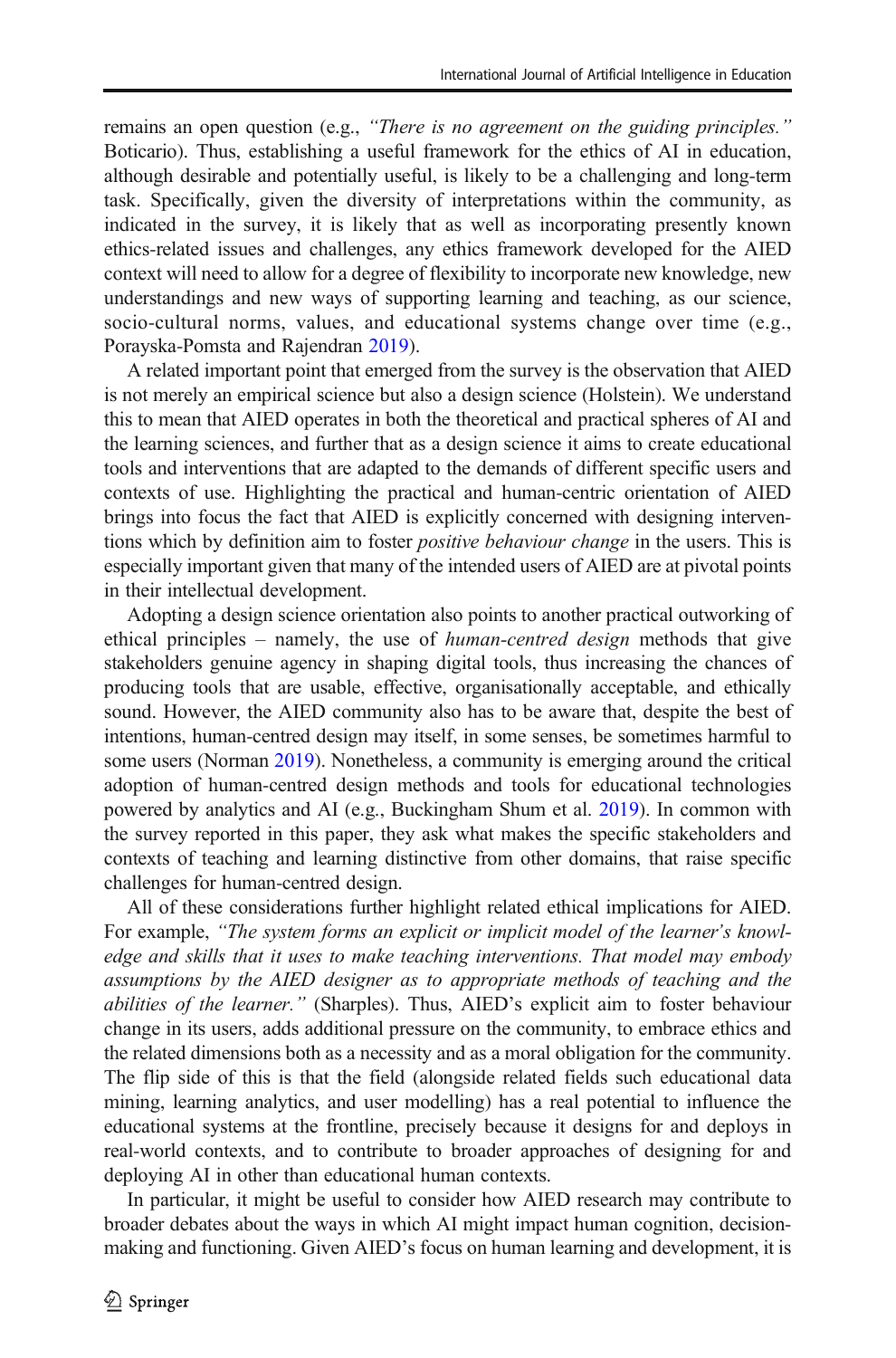at least worth considering its potential role in informing those broader debates from its unique perspective of designing AI specifically for the purpose of influencing human cognition. AIED's ambition to support human learning and the field's proximity to the learning sciences, educational neuroscience and educational practice, likely affords a very human-centric, human-developmental understanding of ethics and related dimensions of fairness, transparency, accountability etc., than is afforded by the more general socio-political and legal considerations in the context of other AI subfields.

Furthermore, as well as contributing to the broader ethics of AI debates, there is a more specific question related to whether or not AIED as community might serve as a guiding discipline with respect to ethics best practices in non-academic areas such as the educational technology industry – something that Blikstein touched upon during his AIED 2018 conference keynote speech. Deciding how this might work best is nontrivial. To begin with, it might be worth considering a distinction between "*the ethics of* AIED research" (which should be informed by standards such as APA 2014 and BERA 2004), "the ethics of AIED tools and practices in and outside of classrooms" (for which, as we have noted, little has been published), and "the ethics of commercial AIED products" (for which nothing has so far been seen). For each of these, the community might benefit from drawing on the experience of other communities in related areas. In web accessibility research, for example, researchers have critiqued approaches that appear reasonable but that embody counterproductive assumptions that need to be problematised (e.g., Lewthwaite [2014](#page-23-0)).

The various stakeholders (developers, educators, policymakers) all need to be provided key information about the pros and cons of specific AIED technologies – perhaps something in the style of the list of ingredients and allergy warnings on food, or side-effects on medicines. Such key information could include both the known limitations (e.g. in terms of pedagogies, biases of interpretation, privacy etc.), as well as benefits that are likely to emerge from the use of specific AIED systems. Can such an open approach serve to better inform the users' choices and transparency of what we create? Would it allow the community to become more accountable, more in touch with the broader developments and debates in AI as well as educational practice? The idea is certainly worth exploring as it carries a potential for both making AIED more influential with respect to AI in Education policy and practice, and for informing AIED's future innovations and its standing in the broader scientific, educational practice and AI contexts.

#### First Steps towards a Framework

As noted above, the ethics of AI raises a variety of complex issues centred on data (e.g., consent and data privacy) and how that data is analysed (e.g., transparency and trust). However, it is also clear that the ethics of AIED cannot be reduced to questions about data and computational approaches alone. In other words, investigating the ethics of AIED data and computations is *necessary* but not *sufficient*. Given that, by definition, AIED is the application of AI techniques and processes in education, the ethics of AIED also as noted earlier needs to account for the ethics of education (Holmes et al. [2019b](#page-23-0)). Yet, while the ethics of education has been the focus of debate and research for more than 2000 years (e.g., Aristotle [2009](#page-22-0); Macfarlane [2003](#page-23-0); Peters [1970](#page-23-0)), it is mostly unacknowledged and unaccounted for by the wider AIED community.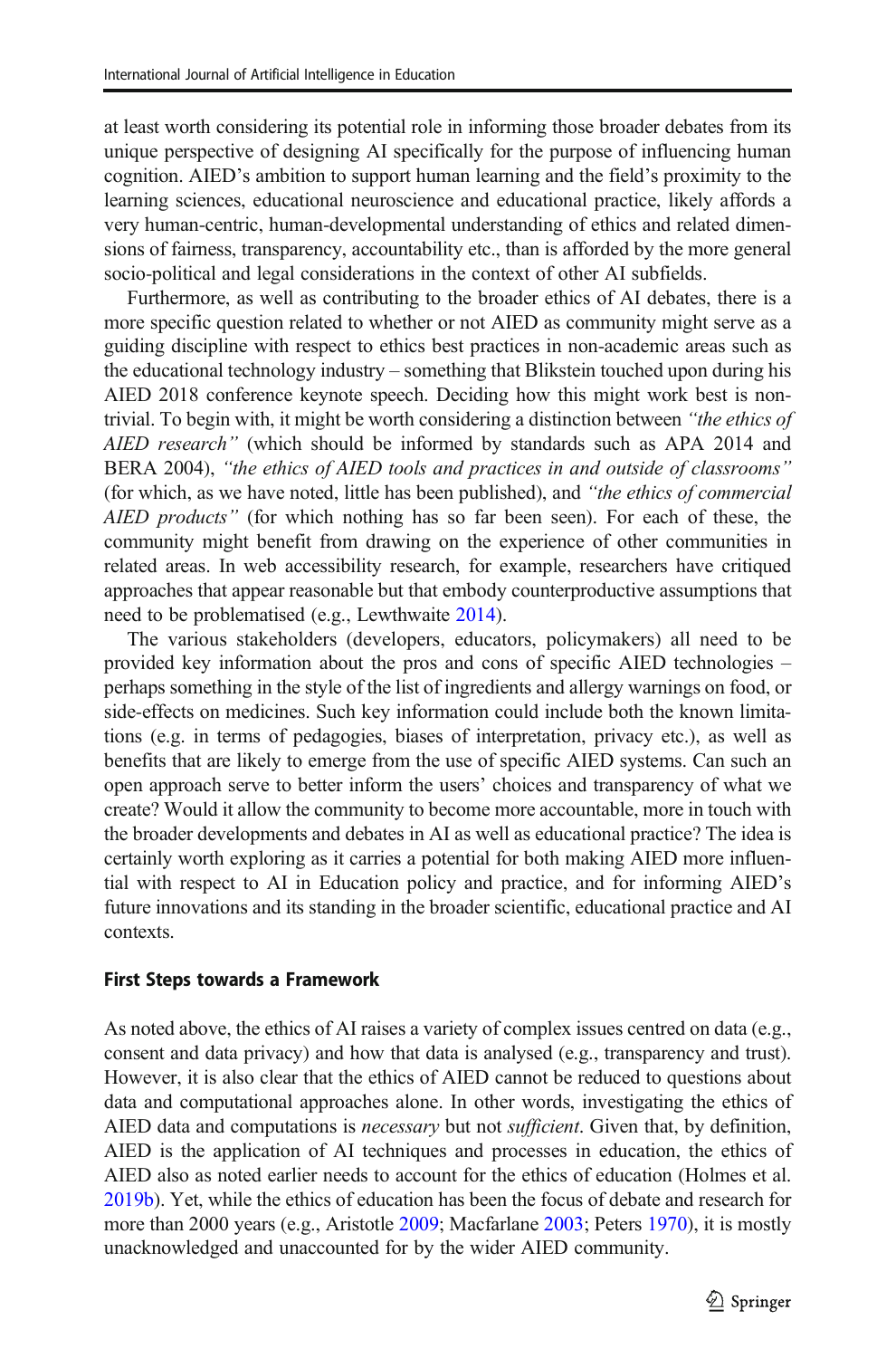Because of the rich history, there is inevitably insufficient space here to provide a comprehensive account of the ethics of education. Instead, we will simply identify some pertinent issues, each of which continues to be the subject of debate: the ethics of teacher expectations, of resource allocations (including teacher expertise), of gender and ethnic biases, of behaviour and discipline, of the accuracy and validity of assessments, of what constitutes useful knowledge, of teacher roles, of power relations between teachers and their students, and of particular approaches to pedagogy (teaching and learning, such as instructionism and constructivism).

The three foci identified – the ethics of data, computational approaches and education – together constitute the foundational level for a hypothesised comprehensive ethics of AIED framework (see Fig. 1). There is, however, a second level, which is concerned with the overlaps between the three foci (as illustrated in Fig. 1): the ethics of data in AI in general (which is, as discussed, an ongoing focus of much research; e.g., Boddington [2017\)](#page-22-0), the ethics of data in education (also an ongoing focus; e.g., Ferguson et al. [2016](#page-22-0)), and the ethics of algorithms applied in educational contexts. This third overlap remains the least developed area of research.

However, a serious effort to develop a full ethics of AIED cannot be limited even to these six areas (data, computational approaches, education, and the overlaps between them). These constitute the 'known unknowns' of AIED ethics, but what about the 'unknown unknowns', the ethical issues raised by AIED that have yet to be even identified (i.e., those issues at the central intersection of data, computation and education, and the specific interaction between AI systems use and human cognition at the individual level, indicated by the question mark in Fig. 1)? Any sufficient ethics of AIED needs to involve horizon scanning, interdisciplinary conversations, explicitly taking into account insights from the



Fig. 1 A 'strawman' draft framework for the ethics of AIED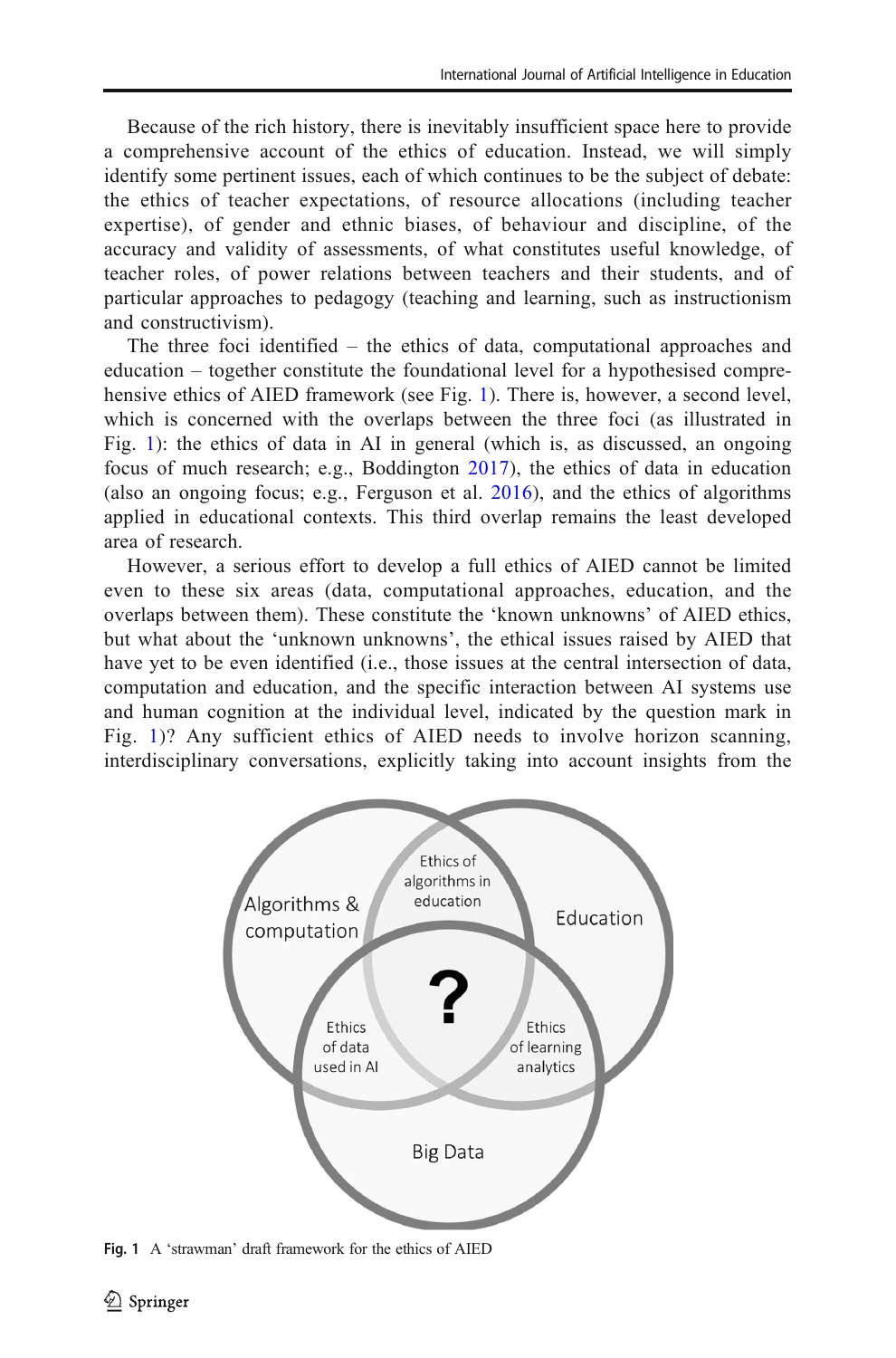learning sciences, cognitive and educational neuroscience, and philosophical introspection. All of these are necessary to help us identify and explore the unknown unknowns, in order to establish a comprehensive framework for the ethics of AIED. In fact, establishing such a framework is only the first step in the process. If our efforts in this area are to have genuine and future use value for the AIED community, teachers, students, policymakers and other stakeholders, considerable effort then needs to be focused on how that framework might be best implemented in practice.

Finally, but no less importantly, we should recognise another perspective on AIED ethical questions: ethics is not just about stopping 'unethical' activities. Instead, the ethical cost of inaction and failure to innovate must be balanced against the potential for AIED innovation to result in real benefits for learners, educators, educational institutions and broader society. In other words, the ethics of AIED cannot just be preventative – it cannot just be about stopping researchers and developers from 'doing harm'. Instead, it needs to provide a proactive set of foundational guidance, within which to ground AIED research and development, which is both protective and facilitative, to help ensure the best outcomes for all stakeholders from the inevitable push of AI into educational contexts.

#### Conclusion

While the low numbers of researchers attending the Ethics of AIED workshops and responding to the survey reported in this paper suggest that the AIED community have a low level of interest in the ethics of AIED, the responses to this survey and the other papers in this SI indicate otherwise. Clearly, many AIED researchers do recognise the importance and value of engaging with the ethics of their work (indeed, there is no evidence of AIED work that is deliberately unethical). However, as the responses reported here have demonstrated, this engagement now needs to be surfaced, the nuances of opinion need to be discussed in depth, and issues around data, human cognition, and choices of pedagogy need to be investigated, challenged and resolved. In particular, the AIED community needs to debate the value and usefulness of developing an ethical framework and practical guidelines, to inform our ongoing research, and to ensure that the AIED tools that we develop and the approaches that we take are, in the widest sense, ethical by design. It is also clear that without a more targeted approach to the ethics of AIED, the work conducted by the community may remain largely invisible to the rest of the AI subfields and related policies, also potentially stifling the impact of the AIED research on the increasingly humanoriented, real-world applications of AI. With its deep understanding of the human users of AI and the AI's potential to support human learning and behaviour change, AIED offers critical perspective on the way that people interact with and change due to the interaction with AI systems, and on the potential benefits and pitfalls of such an engagement. The time is ripe to bring this perspective into the open and to allow for cross-fertilisation of AI science and approaches with the benefits for human learning and development as investigated for decades within the AIED field as the guiding principles for AIED and beyond.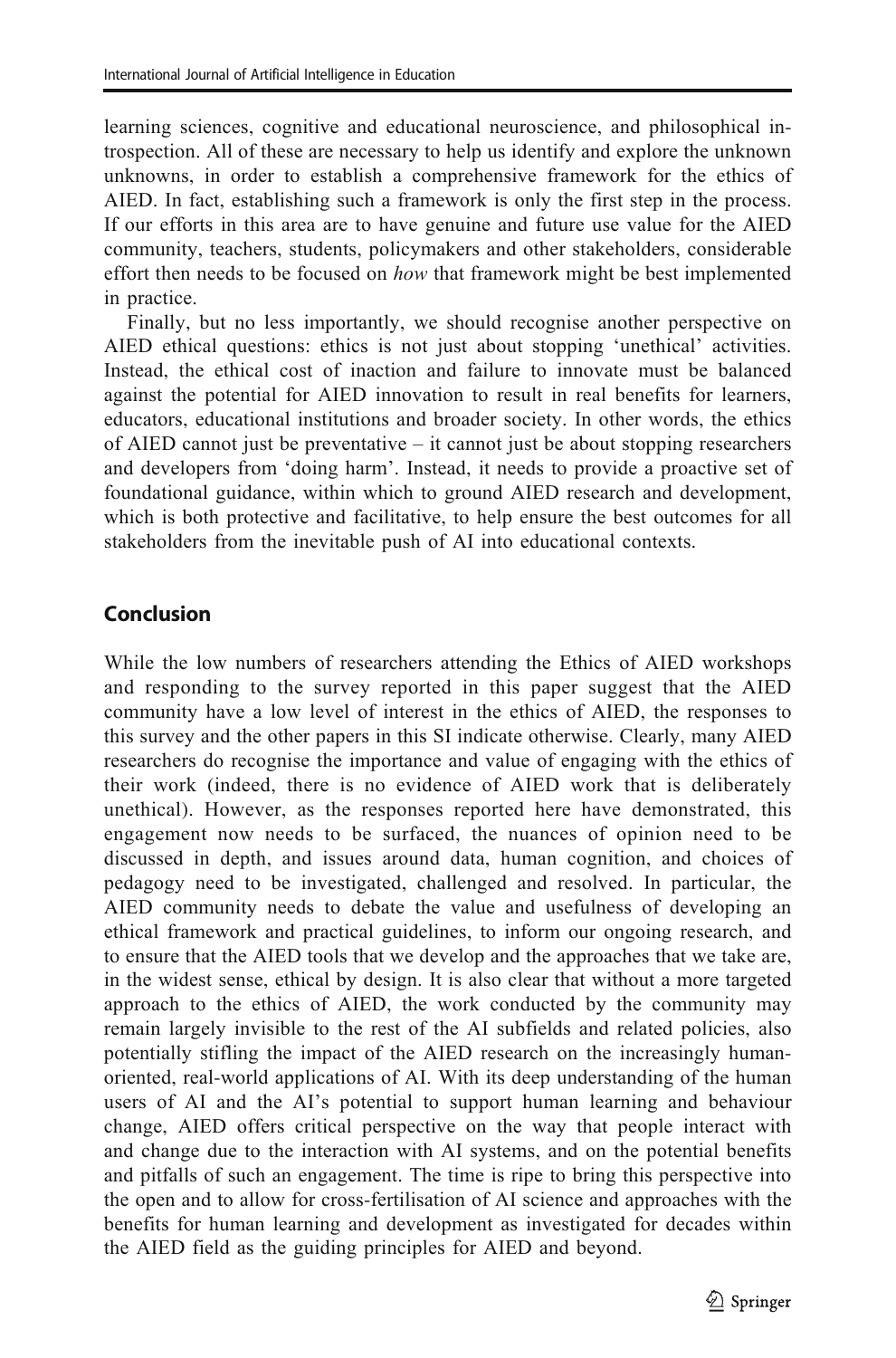#### APPENDIX 1: Survey questions

- 1. "AIED researchers do not pay sufficient attention to the ethics of AIED." Explain why you agree or disagree with this statement. Where appropriate, please give illustrative examples.
- 2. Why is it important for AIED researchers to pay careful consideration to the ethics of their work?
- 3. What are the most important ethical issues for AIED?
- 4. What are most often ignored yet critical ethical issues for AIED?
- 5. What distinguishes the ethics of AIED from the ethics of other AI applications/ domains?
- 6. The ethics of AIED is often reduced to the ethics of AI (mainly the ethics of data and algorithms), while the ethics of education are often ignored. What are the most important education ethical issues for AIED?
- 7. "All articles published in The International Journal of Artificial Intelligence in Education (IJAIED) should be accompanied by a statement explaining how the authors have fully accounted for the ethics of their AIED work." Please explain why you agree or disagree with this statement. If you agree with the statement, please explain how the journal can ensure that this requirement does not become a worthless tick-box exercise.
- 8. What advice would you give to teachers/faculty members/professors about how best to teach/encourage their AIED students to properly address the ethics of AIED?
- 9. What advice would you give to early- and mid-career researchers about the ethics of AIED?
- 10. Please use the following box to give any other comments that you would like to make about the ethics of AIED.

Acknowledgements The authors would like to gratefully acknowledge all of the respondents who freely gave their time and expertise to complete the survey. Code Availability N/A

Funding No funding was required or received for this research (i.e., the authors were funded as part of their standard affiliation duties).

Data Availability The full survey responses will be made available on request. The respondents all gave consent for this to happen.

#### **Declarations**

Conflict of Interest Seven of the authors were survey respondents.

Open Access This article is licensed under a Creative Commons Attribution 4.0 International License, which permits use, sharing, adaptation, distribution and reproduction in any medium or format, as long as you give appropriate credit to the original author(s) and the source, provide a link to the Creative Commons licence, and indicate if changes were made. The images or other third party material in this article are included in the article's Creative Commons licence, unless indicated otherwise in a credit line to the material. If material is not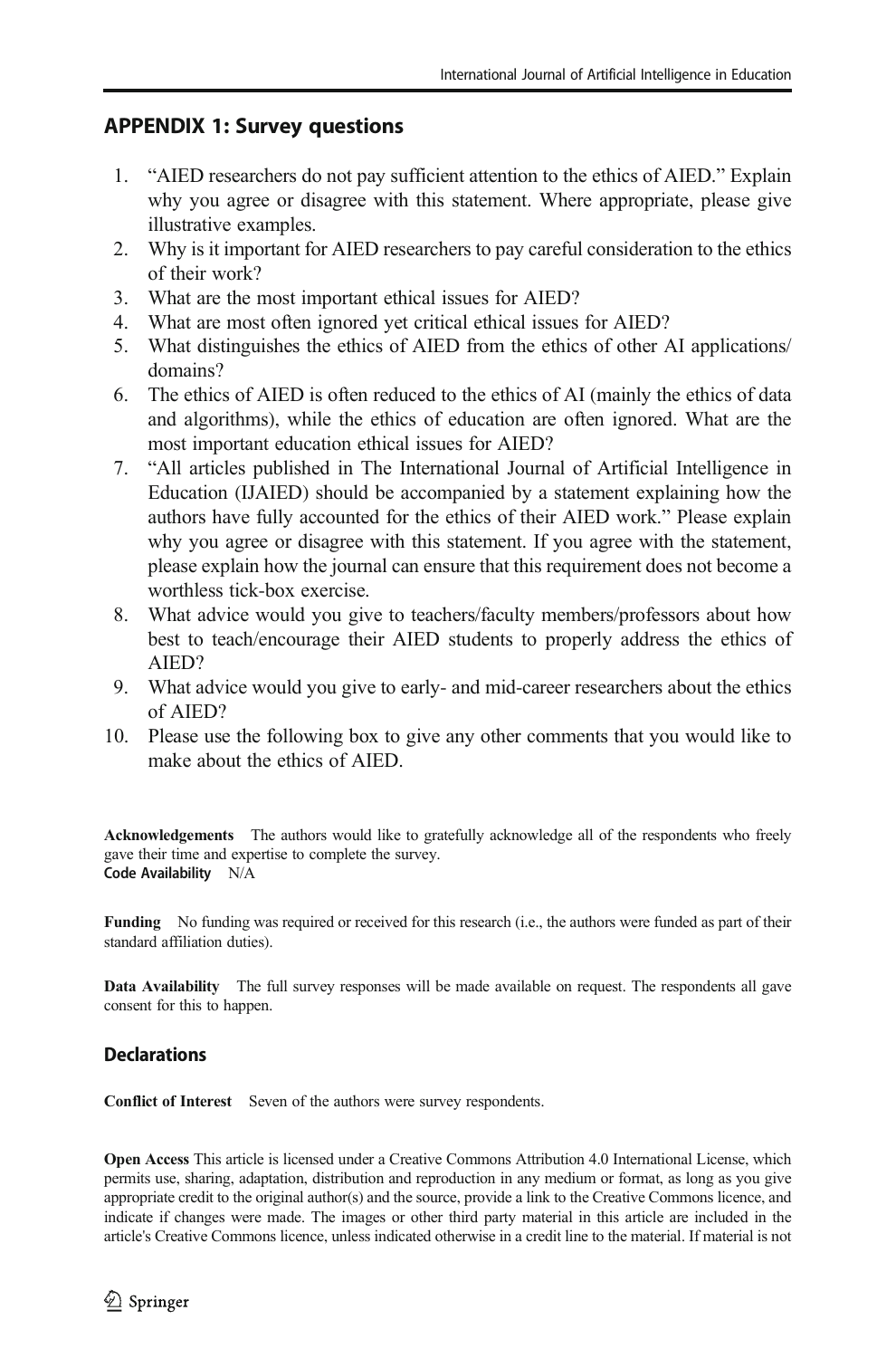<span id="page-22-0"></span>included in the article's Creative Commons licence and your intended use is not permitted by statutory regulation or exceeds the permitted use, you will need to obtain permission directly from the copyright holder. To view a copy of this licence, visit <http://creativecommons.org/licenses/by/4.0/>.

#### References

Ada Lovelace Institute. (2019). <https://www.adalovelaceinstitute.org>

- AI Ethics Initiative. (2017). <https://aiethicsinitiative.org>
- AI Now Institute. (2017). <https://ainowinstitute.org>
- Aiken, R. M., & Epstein, R. G. (2000). Ethical guidelines for AI in education: Starting a conversation. International Journal of Artificial Intelligence in Education, 11, 163–176.
- Anderson, B., & Simpson, M. (2007). Ethical issues in online education. Open Learning: The Journal of Open, Distance and e-Learning, 22(2), 129–138. <https://doi.org/10.1080/02680510701306673>.
- Anwar, M., & Greer, J. (2012). Facilitating trust in privacy-preserving E-learning environments. IEEE Transactions on Learning Technologies, 5(1), 62–73. <https://doi.org/10.1109/TLT.2011.23>.
- Aristotle. (2009). The Nicomachean Ethics n/e. Brown, L. (ed.) Ross, D. (Trans.) (Revised edition). OUP Oxford.
- Bietti, E. (2020). From Ethics Washing to Ethics Bashing: A View on Tech Ethics from within Moral Philosophy. In: Proceedings of the 2020 Conference on Fairness, Accountability, and Transparency, FAT\* '20. Association for Computing Machinery (pp. 210–219).New York. [https://doi.org/10.1145/](https://doi.org/10.1145/3351095.3372860) [3351095.3372860](https://doi.org/10.1145/3351095.3372860).
- Boddington, P. (2017). Towards a code of ethics for artificial intelligence research. Berlin: Springer.
- Buckingham Shum, S., Ferguson, R., & Martinez-Maldonado, R. (2019). Human-Centred learning analytics. Journal of Learning Analytics, 6(2), 1–9. [https://doi.org/10.18608/jla.2019.62.1.](https://doi.org/10.18608/jla.2019.62.1)
- Bull, S., & Kay, J. (2016). SMILI☺: A framework for interfaces to learning data in open learner models, learning analytics and related fields. International Journal of Artificial Intelligence in Education, 26(1), 293–331. [https://doi.org/10.1007/s40593-015-0090-8](https://doi.org/10.1145/3351095.3372860).
- Conati, C., Porayska-Pomsta, K., & Mavrikis, M. (2018). AI in education needs interpretable machine learning: Lessons from open learner Modelling. ArXiv:1807.00154 [Cs]. <http://arxiv.org/abs/1807.00154>
- Dastin, J. (2018). Amazon scraps secret AI recruiting tool that showed bias against women. Reuters. [https://](https://www.reuters.com/article/us-amazon-com-jobs-automation-insight-idUSKCN1MK08G) [www.reuters.com/article/us-amazon-com-jobs-automation-insight-idUSKCN1MK08G](https://www.reuters.com/article/us-amazon-com-jobs-automation-insight-idUSKCN1MK08G)
- DeepMind Ethics & Society. (2017). <https://deepmind.com/about/ethics-and-society>
- Deshpande, K. V., Pan, S., & Foulds, J. R. (2020). Mitigating demographic Bias in AI-based resume filtering. Adjunct Publication of the 28th ACM Conference on User Modeling, Adaptation and Personalization, 268–275. [https://doi.org/10.1145/3386392.3399569.](https://doi.org/10.1145/3386392.3399569)
- Drachsler, H., & Greller, W. (2016). Privacy and analytics: It's a DELICATE issue a checklist for trusted learning analytics. Proceedings of the sixth international conference on Learning Analytics & Knowledge, 89–98. <http://dl.acm.org/citation.cfm?id=2883893>
- European Union. (2019). Ethics guidelines for trustworthy AI. Independent High-Level Expert Group on Artificial Intelligence. European Union. [https://ec.europa.eu/digital-single-market/en/news/ethics](https://ec.europa.eu/digital-single-market/en/news/ethics-guidelines-trustworthy-ai)[guidelines-trustworthy-ai](https://ec.europa.eu/digital-single-market/en/news/ethics-guidelines-trustworthy-ai)
- Ferguson, R., Brasher, A., Clow, D., Cooper, A., Hillaire, G., Mittelmeier, J., Rienties, B., Ullmann, T., & Vuorikari, R. (2016). Research evidence on the use of learning analytics: Implications for education policy. <http://oro.open.ac.uk/48173/>
- Floridi, L. (2019). Translating principles into practices of digital Ethics: Five risks of being unethical. Philosophy & Technology, 32(2), 185–193. <https://doi.org/10.1007/s13347-019-00354-x>.
- Friedman, B., & Kahn, P. H., Jr. (1992). Human agency and responsible computing: Implications for computer system design. Journal of Systems and Software, 17(1), 7–14.
- Future of Life Institute. (2013). Future of Life Institute. <https://futureoflife.org/ai-safety-research>
- Gearhart, D. (2012). Lack of Ethics for eLearning: Two sides of the ethical coin. International Journal of Technoethics, 3(4), 33–40. <https://doi.org/10.4018/jte.2012100103>.
- Holmes, W., Bektik, D., Whitelock, D., & Woolf, B. P. (2018). Ethics in AIED: Who Cares? In C. P. Rosé, R. Martínez-Maldonado, H. U. Hoppe, R. Luckin, M. Mavrikis, K. Porayska-Pomsta, B. McLaren, & B. du Boulay (Eds.), Artificial Intelligence in Education (Vol. 10948, pp. 551–553). Cham, Switzerland: Springer International Publishing AG. [https://doi.org/10.1007/978-3-319-93846-2.](https://doi.org/10.1007/978-3-319-93846-2)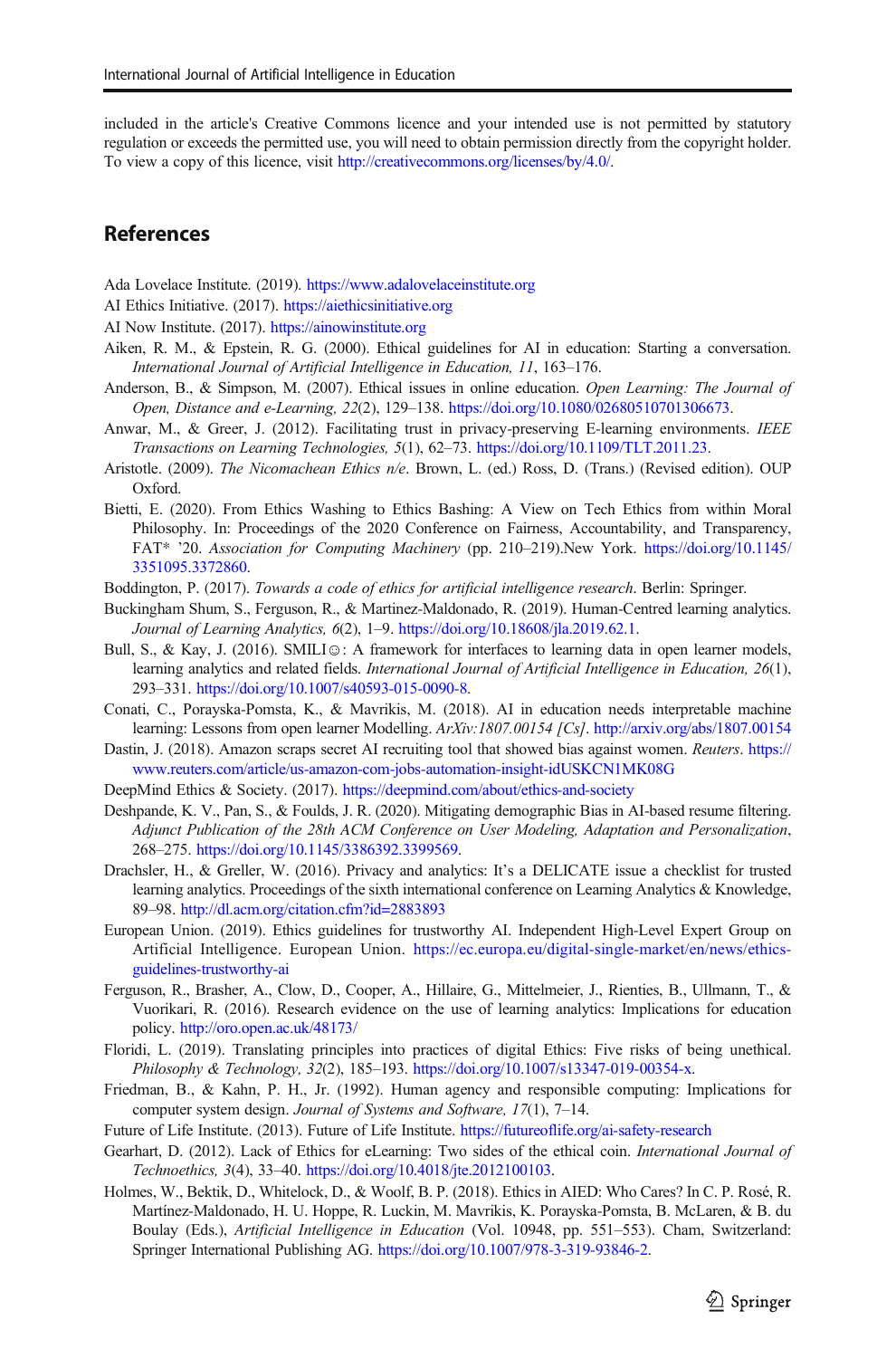- <span id="page-23-0"></span>Holmes, W., Bektik, D., Di Gennaro, M., Woolf, B. P., & Luckin, R. (2019a). Ethics in AIED: Who cares? In S. Isotani, E. Millán, A. Ogan, P. Hastings, & R. Luckin (Eds.), Artificial Intelligence in Education (Vol. 11625, pp. 424–425). Cham, Switzerland: Springer International Publishing AG. [https://doi.org/10.1007/](https://doi.org/10.1007/978-3-030-23204-7) [978-3-030-23204-7](https://doi.org/10.1007/978-3-030-23204-7).
- Holmes, W., Bialik, M., & Fadel, C. (2019b). Artificial intelligence in education. Promises and Implications for Teaching and Learning. Center for Curriculum Redesign.
- Holstein, K., McLaren, B. M., & Aleven, V. (2019). Designing for complementarity: Teacher and student needs for orchestration support in AI-enhanced classrooms. In S. Isotani, E. Millán, A. Ogan, P. Hastings, B. McLaren, & R. Luckin (Eds.), Artificial Intelligence in Education (Vol. 11625, pp. 157–171). Cham, Switzerland: Springer International Publishing AG. [https://doi.org/10.1007/978-3-030-23204-7.](https://doi.org/10.1007/978-3-030-23204-7)
- House of Lords. (2018). Ai in the Uk: Ready, Willing and Able. [https://publications.parliament.uk/pa/](https://publications.parliament.uk/pa/ld201719/ldselect/ldai/100/100.pdf) [ld201719/ldselect/ldai/100/100.pdf](https://publications.parliament.uk/pa/ld201719/ldselect/ldai/100/100.pdf)
- Jobin, A., Ienca, M., & Vayena, E. (2019). Artificial intelligence: The global landscape of ethics guidelines. Nature Machine Intelligence, 1(9), 389–399. <https://doi.org/10.1038/s42256-019-0088-2>.
- Kobsa, A. (2007). Privacy-enhanced web personalization. In P. Brusilovsky, A. Kobsa, & W. Nejdl (Eds.), The Adaptive Web: Methods and Strategies of Web Personalization (Vol. 4321, pp. 136–154). Berlin: Springer. [https://doi.org/10.1007/978-3-540-72079-9\\_4](https://doi.org/10.1007/978-3-540-72079-9_4) Generic User Modeling Systems.
- Labarthe, H., Luengo, V., & Bouchet, F. (2018). Analyzing the relationships between learning analytics, educational data mining and AI for education. In Guin, N. & Kumar, A. (Eds.), ITS 2018 Workshop Proceedings (pp. 63–71).
- Lewthwaite, S. (2014). Web accessibility standards and disability: Developing critical perspectives on accessibility. Disability and Rehabilitation, 36(16), 1375–1383. [https://doi.org/10.3109/09638288.2014.](https://doi.org/10.3109/09638288.2014.938178) [938178](https://doi.org/10.3109/09638288.2014.938178)
- Macfarlane, B. (2003). Teaching with integrity: The Ethics of higher education practice. Abingdon: Routledge.
- Mobasher, B., Kleanthous, S., Ekstrand, M., Berendt, B., Otterbacher, J., & Shulner Tal, A. (2020). FairUMAP 2020: The 3rd Workshop on Fairness in User Modeling, Adaptation and Personalization. Proceedings of the 28th ACM Conference on User Modeling, Adaptation and Personalization, 404–405. <https://doi.org/10.1145/3340631.3398671>.
- Murtarelli, G., Gregory, A., & Romenti, S. (2020). A conversation-based perspective for shaping ethical human–machine interactions: The particular challenge of chatbots. Journal of Business Research, S0148296320305944. [https://doi.org/10.1016/j.jbusres.2020.09.018.](https://doi.org/10.1016/j.jbusres.2020.09.018)
- Norman, D. (2019). Why might human-centered design be harmful? Jnd.Org. [https://jnd.org/human-centered\\_](https://jnd.org/human-centered_design_considered_harmful) [design\\_considered\\_harmful](https://jnd.org/human-centered_design_considered_harmful)
- Peters, R. S. (1970). *Ethics and education*. London: Allen & Unwin.
- Porayska-Pomsta, K., & Rajendran, G. (2019). Accountability in human and artificial intelligence decisionmaking as the basis for diversity and educational inclusion. In J. Knox, Y. Wang, & M. Gallagher (Eds.), Artificial Intelligence and Inclusive Education: Speculative Futures and Emerging Practices (pp. 39–59). Singapore: Springer. [https://doi.org/10.1007/978-981-13-8161-4\\_3](https://doi.org/10.1007/978-981-13-8161-4_3).
- Potgieter, I. (2020). Privacy concerns in educational data mining and learning analytics. The International Review of Information Ethics, 28. [https://informationethics.ca/index.php/irie/article/](https://informationethics.ca/index.php/irie/article/view/384) [view/384](https://informationethics.ca/index.php/irie/article/view/384)
- Reich, J., & Ito, M. (2017). From good intentions to real outcomes: Equity by design in learning technologies. Digital Media and Learning Research Hub.
- Richards, D., & Dignum, V. (2019). Supporting and challenging learners through pedagogical agents: Addressing ethical issues through designing for value. British Journal of Educational Technology, 50(6), 2885–2901. [https://doi.org/10.1111/bjet.12863.](https://doi.org/10.1111/bjet.12863)
- Sacharidis, D., Mukamakuza, C. P., & Werthner, H. (2020). Fairness and diversity in social-based recommender systems. Adjunct Publication of the 28th ACM Conference on User Modeling, Adaptation and Personalization, 83–88. [https://doi.org/10.1145/3386392.3397603.](https://doi.org/10.1145/3386392.3397603)
- Schelenz, L., Segal, A., & Gal, K. (2020). Best practices for transparency in machine generated personalization. Adjunct Publication of the 28th ACM Conference on User Modeling, Adaptation and Personalization, 23–28. [https://doi.org/10.1145/3386392.3397593.](https://doi.org/10.1145/3386392.3397593)
- Schreck, J. (2003). Security and Privacy in User Modeling (Vol. 2). Netherlands: Springer. [https://doi.org/10.](https://doi.org/10.1007/978-94-017-0377-2) [1007/978-94-017-0377-2.](https://doi.org/10.1007/978-94-017-0377-2)
- Sharkey, A. J. (2016). Should we welcome robot teachers? Ethics and Information Technology, 4(18), 283–297.
- Slade, S., & Prinsloo, P. (2013). Learning analytics ethical issues and dilemmas. American Behavioral Scientist, 57(10), 1510-1529.